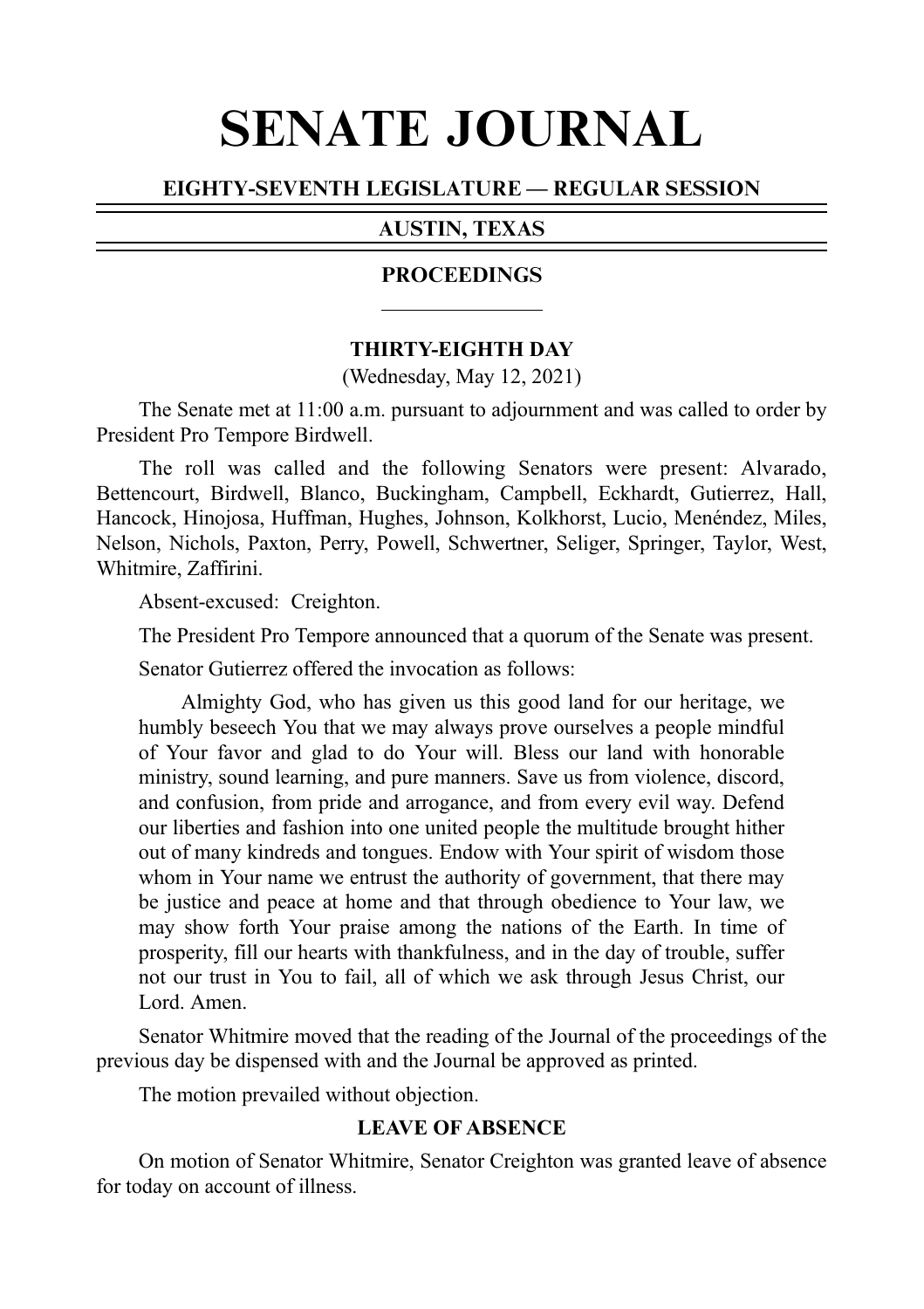# **MESSAGE FROM THE HOUSE**

HOUSE CHAMBER Austin, Texas Wednesday, May 12, 2021 - 1

The Honorable President of the Senate Senate Chamber Austin, Texas

Mr. President:

I am directed by the house to inform the senate that the house has taken the following action:

THE HOUSE HAS PASSED THE FOLLOWING MEASURES:

**HB 3** Burrows

Relating to state and local government responses to a pandemic disaster, including the establishment of the Pandemic Disaster Legislative Oversight Committee, and to in-person hospital visitation during a disaster.

**HB 225** Thompson, Senfronia

Relating to the procedure for an application for a writ of habeas corpus based on certain new evidence.

# **HB 316** Buckley

Relating to the advertising and labeling of certain food products.

#### **HB 692** Shine

Relating to retainage requirements for certain public works construction projects.

### **HB 854** Burns

Relating to the punishment for the offense of unlawfully carrying a handgun by a license holder.

### **HB 1252** Moody

Relating to the limitation period for filing a complaint and requesting a special education impartial due process hearing.

### **HB 1476** Bell, Keith

Relating to a vendor's remedies for nonpayment of a contract with this state or a political subdivision of this state.

**HB 1504** Morales, Christina

Relating to ethnic studies instruction in public schools.

#### **HB** 1664

Relating to the reinstatement of eligibility for medical assistance of certain children placed in juvenile facilities.

**HB 1683** Landgraf

Relating to the enforcement of certain federal laws regulating oil and gas operations within the State of Texas.

# **HB 1793** Johnson, Julie

Relating to prohibiting oral releases for automobile insurance claims.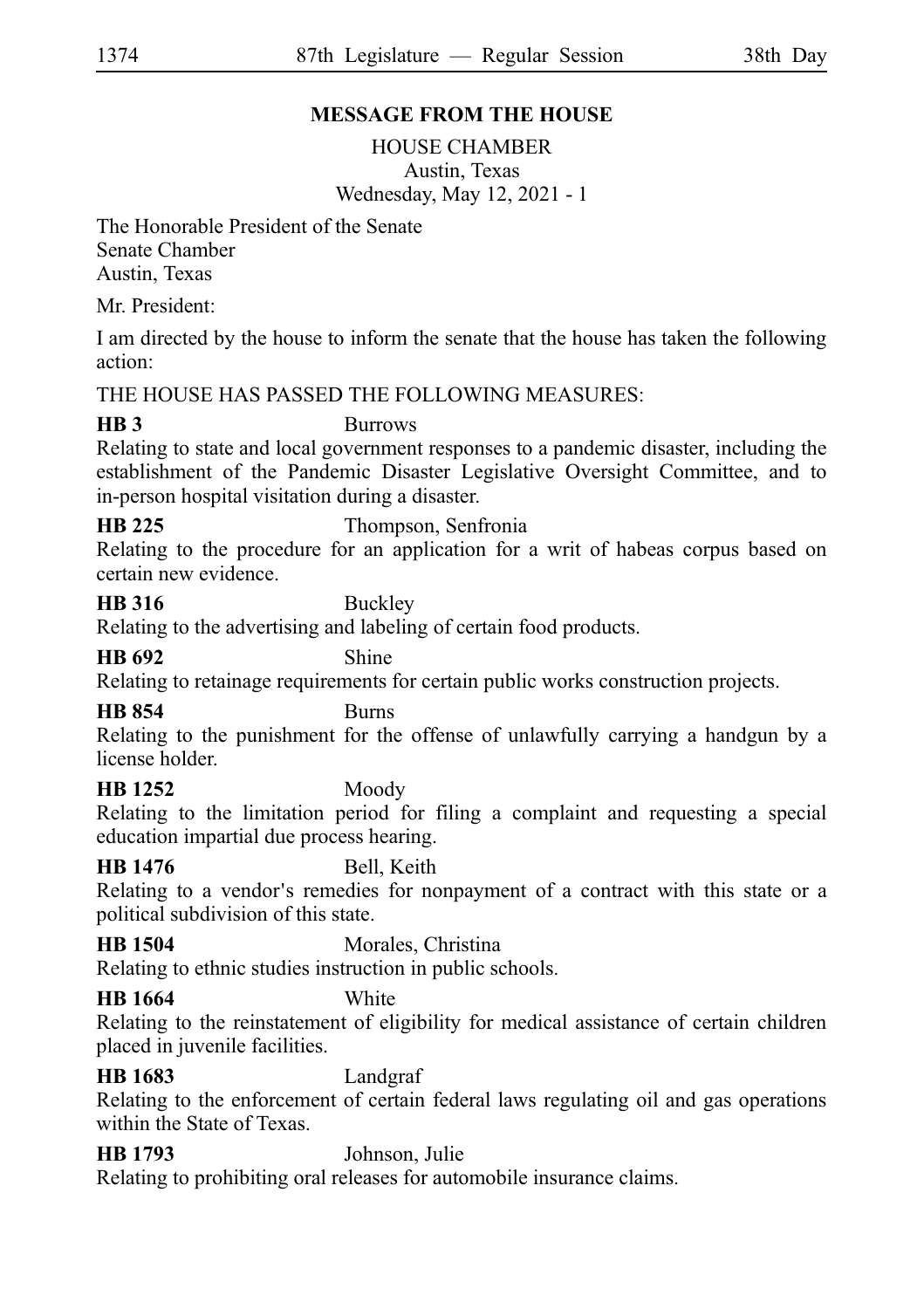# **HB 1810** Capriglione

Relating to maintenance and production of electronic public information under the public information law.

#### **HB 1987** Vasut

Relating to eligibility requirements to hold a political party office.

# **HB 2242** Patterson

Relating to illness or injury leave of absence for county and municipal firefighters, police officers, and emergency medical services personnel.

# **HB 2656** Moody

Relating to licensing examinations for certain court interpreters.

### **HB 2822** Hull

Relating to the availability of antipsychotic prescription drugs under the vendor drug program and Medicaid managed care.

# **HB 2912** Vasut

Relating to a violation of the Texas Residential Property Owners Protection Act or a dedicatory instrument by a board member of a property owners 'association and to the recall of a board member.

# **HB 2926** Parker

Relating to the reinstatement of the parent-child relationship with respect to a person whose parental rights have been involuntarily terminated and to certain requirements in relation to the termination of the parent-child relationship or placement of a child in substitute care.

### **HB 2998** Smith

Relating to the requirement that certain business entities obtain a license from the Texas Real Estate Commission.

**HB 3081** Krause

Relating to the issuance of digital tags for the taking of certain animals.

### **HB 3115** Shine

Relating to the release of a judgment lien on homestead property.

# **HB 3276** Parker

Relating to the security of voted ballots.

# **HB 3485** Goodwin

Relating to information reported through the Public Education Information Management System and to parents regarding disciplinary measures used by a school district.

**HB 3838** Dominguez

Relating to the display of emergency and other notices by a governmental entity on the entity's Internet website.

# **HB 3979** Toth

Relating to the social studies curriculum in public schools.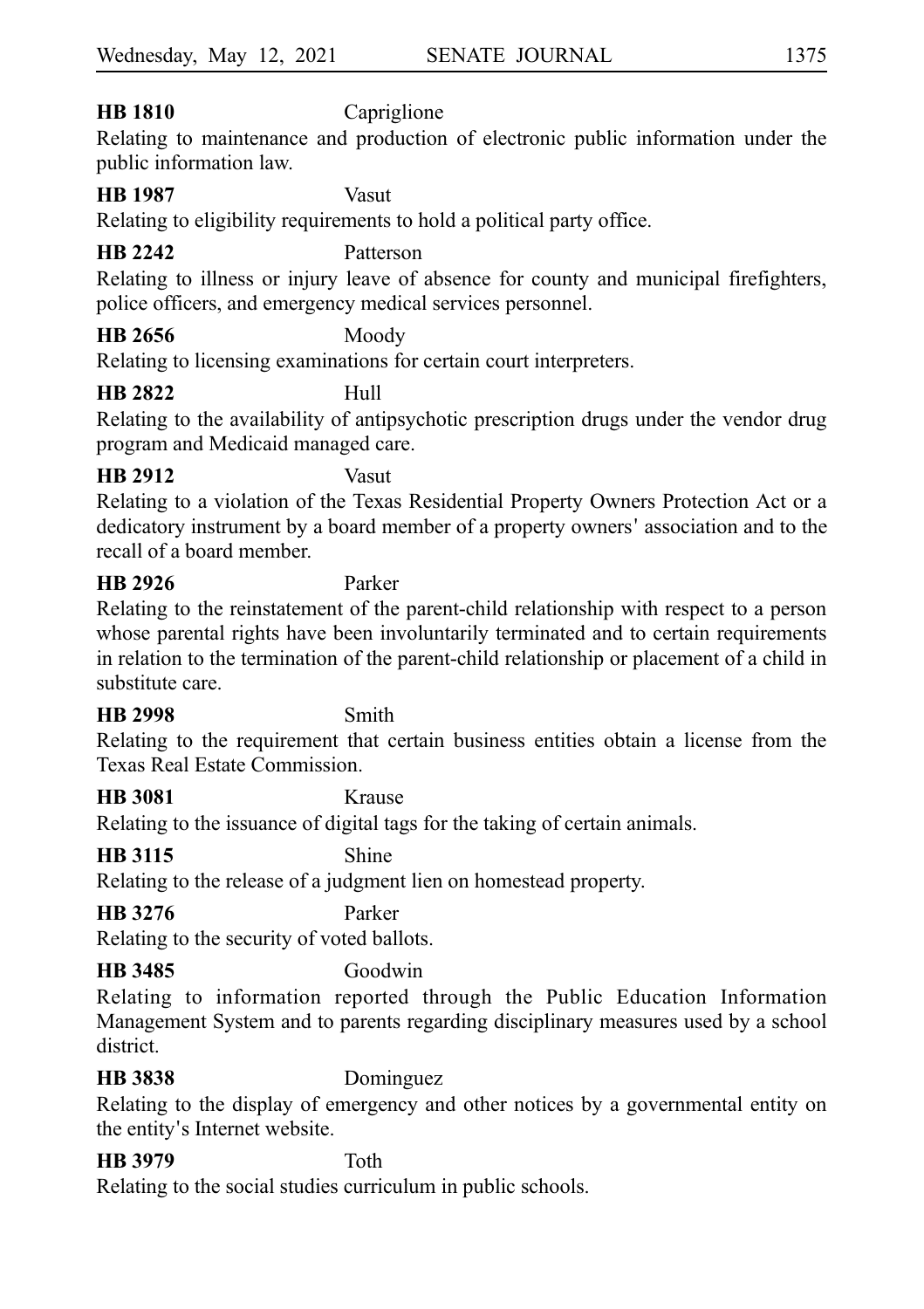| <b>HB</b> 4012                                                                                                                                                                                                          | Bonnen                                                                                                                                                                                             |
|-------------------------------------------------------------------------------------------------------------------------------------------------------------------------------------------------------------------------|----------------------------------------------------------------------------------------------------------------------------------------------------------------------------------------------------|
| Relating to an explanation of benefits provided by certain health benefit plans to<br>enrollees regarding certain preauthorized medical care and health care services.                                                  |                                                                                                                                                                                                    |
| <b>HB</b> 4018<br>Capriglione<br>Relating to legislative oversight and funding of improvement and modernization<br>projects for state agency information resources.                                                     |                                                                                                                                                                                                    |
| <b>HB</b> 4131<br>authorizing fees.                                                                                                                                                                                     | Parker<br>Relating to the self-directed and semi-independent status of the State Securities Board;                                                                                                 |
| HB 4146                                                                                                                                                                                                                 | King, Tracy O.<br>Relating to a restriction on permits authorizing direct discharges of waste or pollutants<br>into water in certain stream segments, stream assessment units, and drainage areas. |
| <b>HB</b> 4210<br>conduct business electronically.                                                                                                                                                                      | Paul<br>Relating to the authority of entities regulated by the Texas Department of Insurance to                                                                                                    |
| HB 4387                                                                                                                                                                                                                 | González, Mary                                                                                                                                                                                     |
|                                                                                                                                                                                                                         | Relating to the establishment of the Texas Transfer Grant Pilot Program.                                                                                                                           |
| <b>HB</b> 4661<br>officers.                                                                                                                                                                                             | Thompson, Senfronia<br>Relating to sexual harassment by lobbyists and certain elected or appointed state                                                                                           |
| <b>HCR 23</b><br>beginning in 2021.                                                                                                                                                                                     | Murr<br>Designating Llano as the official Barrel Racing Capital of Texas for a 10-year period                                                                                                      |
| <b>HCR 32</b><br>period beginning in 2021.                                                                                                                                                                              | Reynolds<br>Designating Missouri City as the official Hip-Hop Capital of Texas for a 10-year                                                                                                       |
| <b>HCR 46</b><br>period beginning in 2021.                                                                                                                                                                              | Hunter<br>Designating April as Beach Safety and Rip Current Awareness Month for a 10-year                                                                                                          |
| <b>HCR 61</b>                                                                                                                                                                                                           | Leman<br>Designating the Texas star mushroom as the official State Mushroom of Texas.                                                                                                              |
| <b>HCR 62</b><br>Hunter<br>Designating the second Monday in October as Indigenous Peoples' Day for a 10-year<br>period beginning in 2021.                                                                               |                                                                                                                                                                                                    |
| <b>HCR 71</b>                                                                                                                                                                                                           | Lopez<br>Urging Congress to bestow on Marcelino Serna the Congressional Medal of Honor.                                                                                                            |
| <b>HCR 83</b>                                                                                                                                                                                                           | Parker<br>Designating June 2 as Italian Heritage Day for a 10-year period beginning in 2021.                                                                                                       |
| <b>H.JR4</b><br>Kacal<br>Proposing a constitutional amendment authorizing the denial of bail under some<br>circumstances to a person accused of a violent or sexual offense or of continuous<br>trafficking of persons. |                                                                                                                                                                                                    |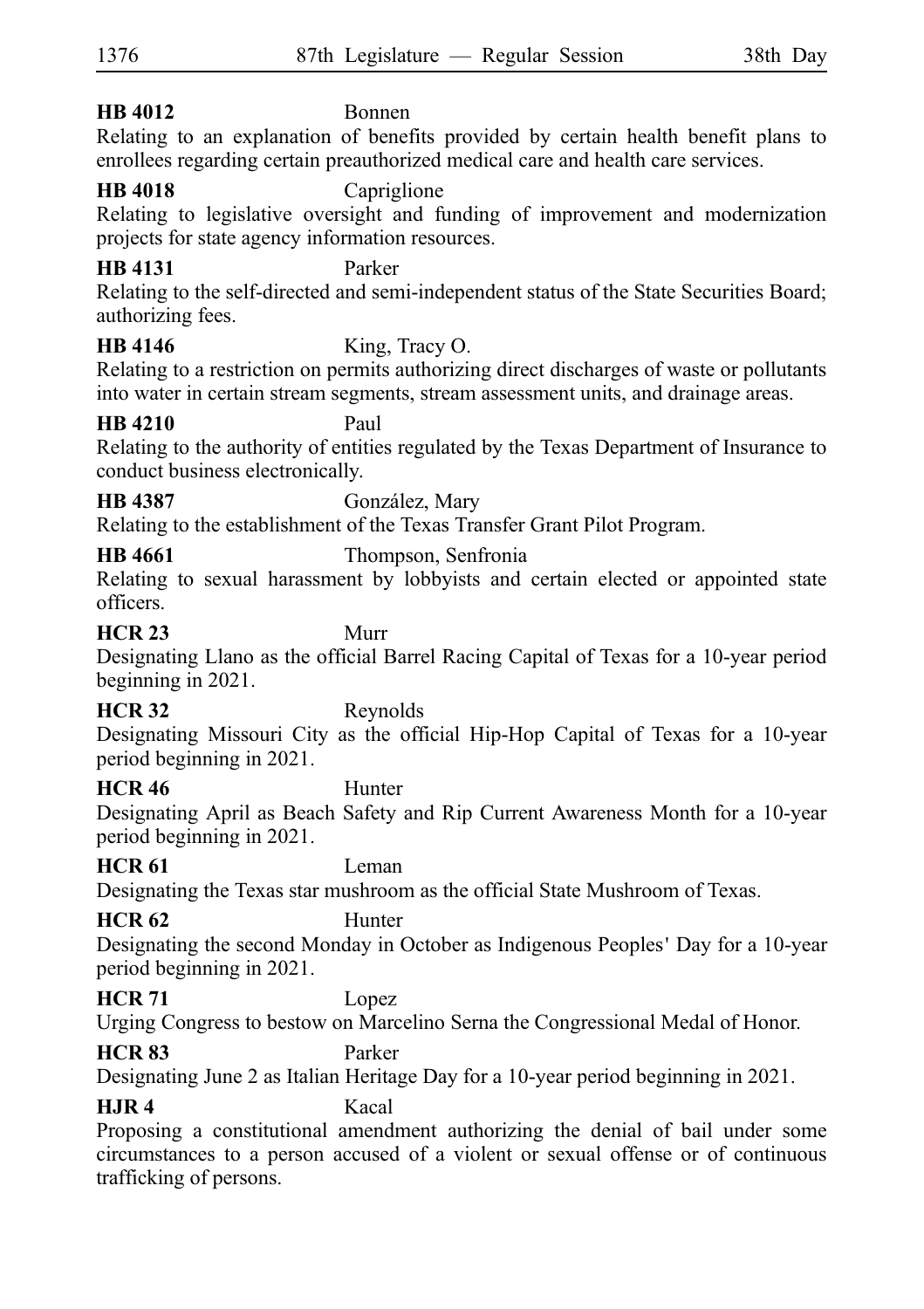Respectfully,

/s/Robert Haney, Chief Clerk House of Representatives

#### **MESSAGE FROM THE HOUSE**

HOUSE CHAMBER

Austin, Texas Wednesday, May 12, 2021 - 2

The Honorable President of the Senate Senate Chamber Austin, Texas

Mr. President:

I am directed by the house to inform the senate that the house has taken the following action:

### THE HOUSE HAS PASSED THE FOLLOWING MEASURES:

**HB 130** Rodriguez

Relating to a highway toll exemption for public school buses.

**HB 297** Murr

Relating to inservice training on prevention of abuse, neglect, and illegal, unprofessional, and unethical conduct provided by certain health care facilities.

# **HB 671** Martinez

Relating to establishment of the disaster identification system for a declared state of disaster.

### **HB 697** Rosenthal

Relating to requiring entities that provide mental health services to veterans or veterans' families to provide military informed care or military cultural competency training to certain entity personnel to accept a grant from a state agency.

#### **HB 746** Bernal

Relating to installment payments of ad valorem taxes imposed on residence homesteads in certain counties.

#### **HB 750** Burns

Relating to requiring a school district to post the district's employment policy on the district's Internet website.

### **HB 911** Patterson

Relating to the issuance of specially marked driver's licenses and personal identification certificates to veterans.

# **HB 1126** Anchia

Relating to an application for a writ of habeas corpus in certain felony cases.

# **HB 1127** Anchia

Relating to an application for a writ of habeas corpus in a community supervision case.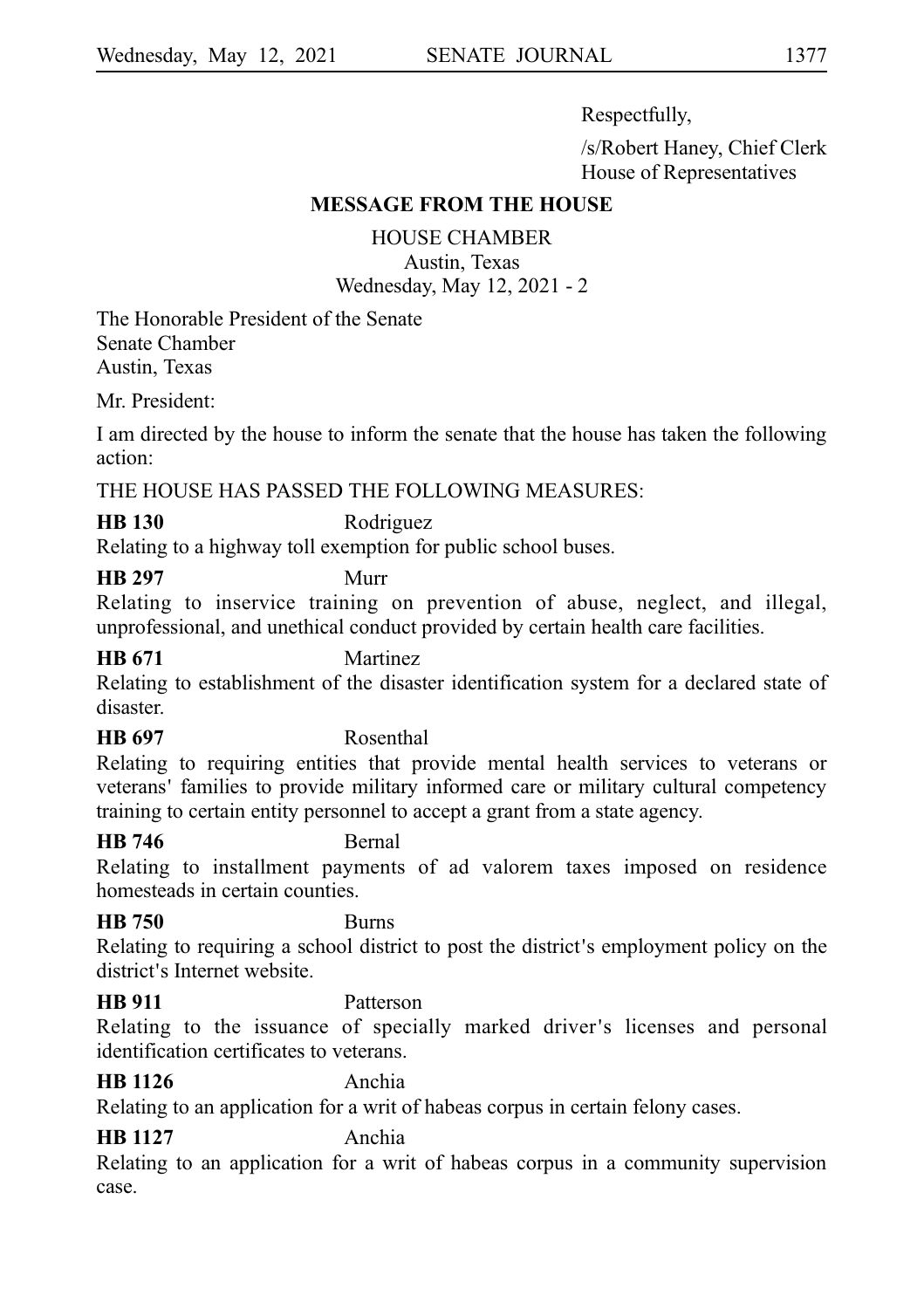# **HB 1206** Guillen

Relating to permissible uses of the instructional materials and technology allotment.

# **HB 1290** Reynolds

Relating to the authority of a county assistance district to perform district functions outside the district.

**HB 1482** Johnson, Jarvis

Relating to measures to assist students enrolled at public institutions of higher education who are homeless or who are or were in foster care.

# **HB 1613** Lopez

Relating to the requirement for certain public school teachers and principals to attend a literacy achievement academy or otherwise demonstrate proficiency in reading instruction.

#### **HB 1719** Reynolds

Relating to a potential erosion notice to purchasers of real property in a commercial or residential development in certain counties.

# **HB 1935** Bucy

Relating to emergency refills of insulin and insulin-related equipment or supplies.

# **HB 1959** Swanson

Relating to the maintenance of records and charging of fees by a notary public; increasing the amount of certain fees.

**HB 1966** Thompson, Senfronia

Relating to the designation of July as Uterine Fibroids Awareness Month.

**HB 1967** Thompson, Senfronia

Relating to a database of information about women with uterine fibroids and to uterine fibroid education and research.

### **HB 2108** Wu

Relating to the waiver of jurisdiction and discretionary transfer of a child from a juvenile court to a criminal court.

# **HB 2148** Stephenson

Relating to notification by the Texas Commission on Environmental Quality of accidental discharge or spill threatening certain public water systems.

# **HB 2251** Hernandez

Relating to funding of entities through the community collaborative grant program.

### **HB 2295** Wu

Relating to allowing certain counties to cease operation of a juvenile justice alternative education program.

# **HB 2357** Reynolds

Relating to an exception from required disclosure of information related to certain crime victims.

# **HB 2380** Smith

Relating to participation by videoconference at informal proceedings of the Texas Medical Board.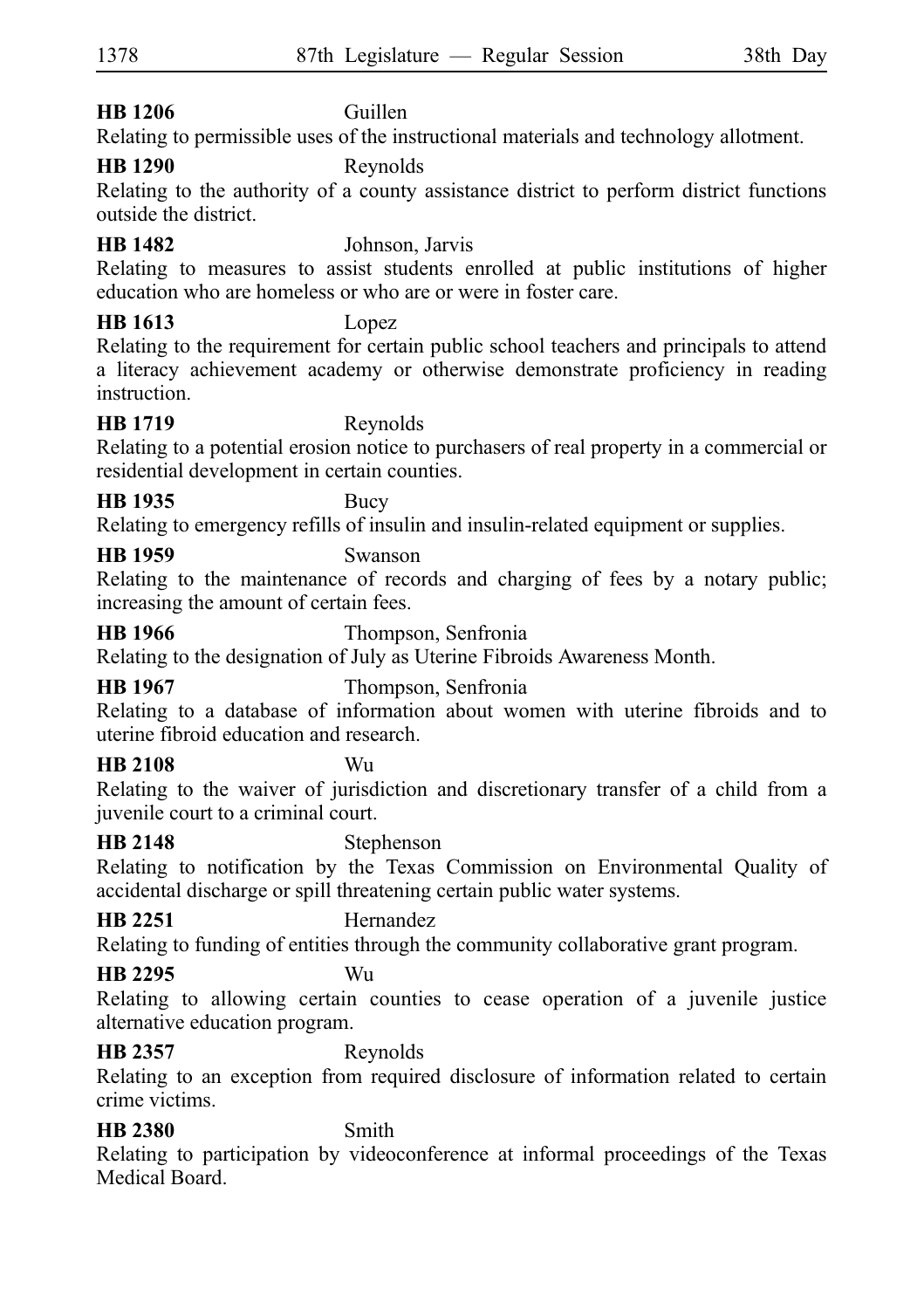# **HB 2424** Murr

Relating to the exclusion of certain conveyances from classification as pretended sales.

#### **HB 2503** Guillen

Relating to procedures governing a regional mobility authority in relation to certain federal public transportation funding.

#### **HB 2539** Turner, John

Relating to the distribution of funds designated for the low-income vehicle repair assistance, retrofit, and accelerated vehicle retirement program.

#### **HB 2545** Thierry

Relating to health benefit plan coverage of hearing aids and cochlear implants for certain individuals.

**HB 2688** VanDeaver

Relating to the term of office for certain trustees of an independent school district.

#### **HB 2701** Slaton

Relating to the requirement that individuals joining the Texas National Guard sign a notice regarding active combat duty.

**HB 2709** Johnson, Julie

Relating to the county in which an application for court-ordered mental health services must be filed.

#### **HB 2748** Ellzey

Relating to the enforcement of commercial motor vehicle safety standards in certain municipalities.

### **HB 2754** Allen

Relating to post-release housing for inmates released on parole or to mandatory supervision.

#### **HB 2756** Allen

Relating to the donation of food by public school campuses.

### **HB 2803** Thompson, Senfronia

Relating to a commercial landlord's or tenant's remedies regarding certain unlawful activities in a multiunit commercial property.

#### **HB 2831** White

Relating to the confinement in county jail of persons with intellectual or developmental disabilities.

# **HB 2851** Lucio III

Relating to the consideration of modeled sustained groundwater pumping in the adoption of desired future conditions in groundwater conservation districts.

### **HB 2975** Hull

Relating to prohibiting the physical restraint of or use of chemical irritants on certain public school students by peace officers and school security personnel under certain circumstances.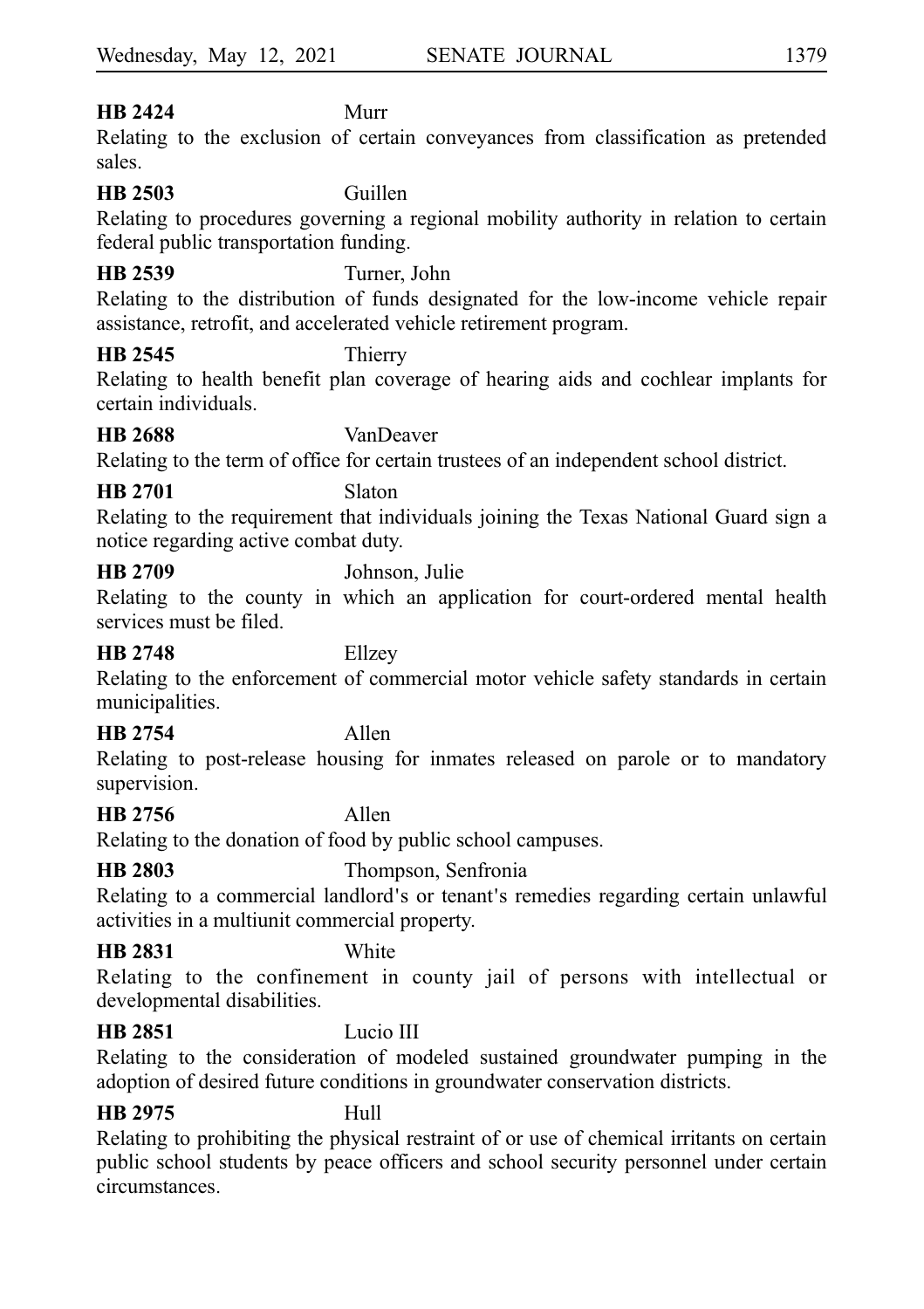# **HB 2988** Minjarez

Relating to copayments required by a health maintenance organization or preferred provider benefit plan for visiting physical therapists.

# **HB 3005** Ramos

Relating to annulment of a marriage on the grounds of concealed divorce.

# **HB 3007** Ramos

Relating to annulment of a marriage on the grounds of fraud, duress, or force.

# **HB 3098** Cason

Relating to conducting certain medical examinations using telemedicine under the workers' compensation system.

# **HB 3153** Harris

Relating to the designation of State Highway 22 in Navarro County as the Dr. Kent Rogers Memorial Highway.

### **HB 3203** Dutton

Relating to alternative times of possession under a standard possession order in a suit affecting the parent-child relationship.

# **HB 3301** Landgraf

Relating to the designation of a portion of State Highway 302 in Winkler County as the Hazel and Margie Thompson Memorial Highway.

#### **HB 3319** Meyer

Relating to certain measures to promote compliance with and improve public awareness of the state's move over or slow down law concerning the passing of certain vehicles.

# **HB 3322** Metcalf

Relating to the selection and administration of an appraisal review board in certain counties; authorizing a fee.

# **HB 3374** Pacheco

Relating to the requirement to compare and verify signatures when renting a motor vehicle.

### **HB 3417** Fierro

Relating to the regulation of manufactured homes.

# **HB 3422** Morrison

Relating to restrictions under disaster remediation contracts; providing a civil penalty.

### **HB 3449** Price

Relating to the membership of a public school concussion oversight team and the removal of a public school student from an interscholastic athletic activity on the basis of a suspected concussion.

# **HB 3456** White

Relating to inclusion of funds received by certain educational institutions or programs in foundation school program funds for purposes of certain budget reductions.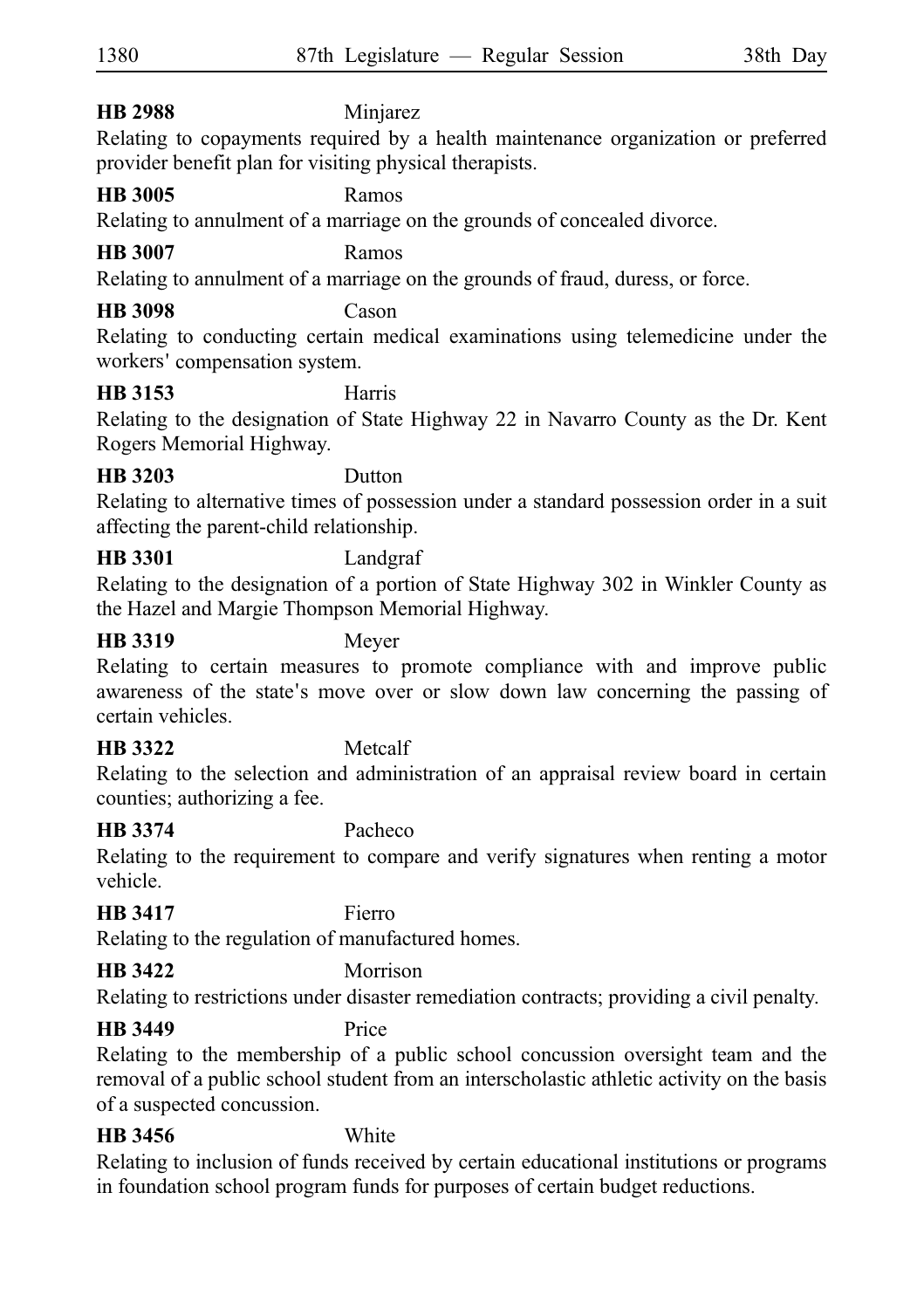# **HB 3469** Hinojosa

Relating to certain notice requirements and filing requirements in court proceedings involving persons with mental illness.

#### **HB 3489** Parker

Relating to development of guidelines for the use of digital devices in public schools and a school district or open-enrollment charter school policy for the effective integration of those devices.

#### **HB 3504** Lambert

Relating to repairs made pursuant to a tenant's notice of intent to repair and the refund of a tenant's security deposit.

#### **HB 3512** Canales

Relating to highway memorial signs for certain deceased peace officers.

### **HB 3521** Hunter

Relating to the definition of coercion for purposes of trafficking of persons.

# **HB 3551** Craddick

Relating to the release of data purchased by the Texas Department of Transportation.

# **HB 3584** Murr

Relating to monuments, markers, medallions, and antiquities controlled by or in the custody of the Texas Historical Commission; authorizing civil penalties.

#### **HB 3660** White

Relating to youth diversion programs for children accused of certain fine-only offenses and related criminal justice matters; authorizing and imposing fees and fines.

**HB 3742** Capriglione

Relating to a prohibition on the use of genetic information gathered from direct-to-consumer genetic tests by a long-term care benefit plan issuer or a life insurance company.

### **HB 3744** Capriglione

Relating to the prohibited use or dissemination of certain private or false information; providing a civil penalty; creating a criminal offense; increasing a criminal penalty.

#### **HB 3818** Guillen

Relating to payments associated with certain medical examinations under the workers ' compensation system; imposing a fee.

#### **HB 3819** Klick

Relating to a public school district policy providing that a school nurse may administer prescription asthma medicine to a student.

#### **HB 3859** Guillen

Relating to the issuance of specialty license plates for recipients of certain Texas military awards.

# **HB 3868** Murr

Relating to the presidential electors of this state.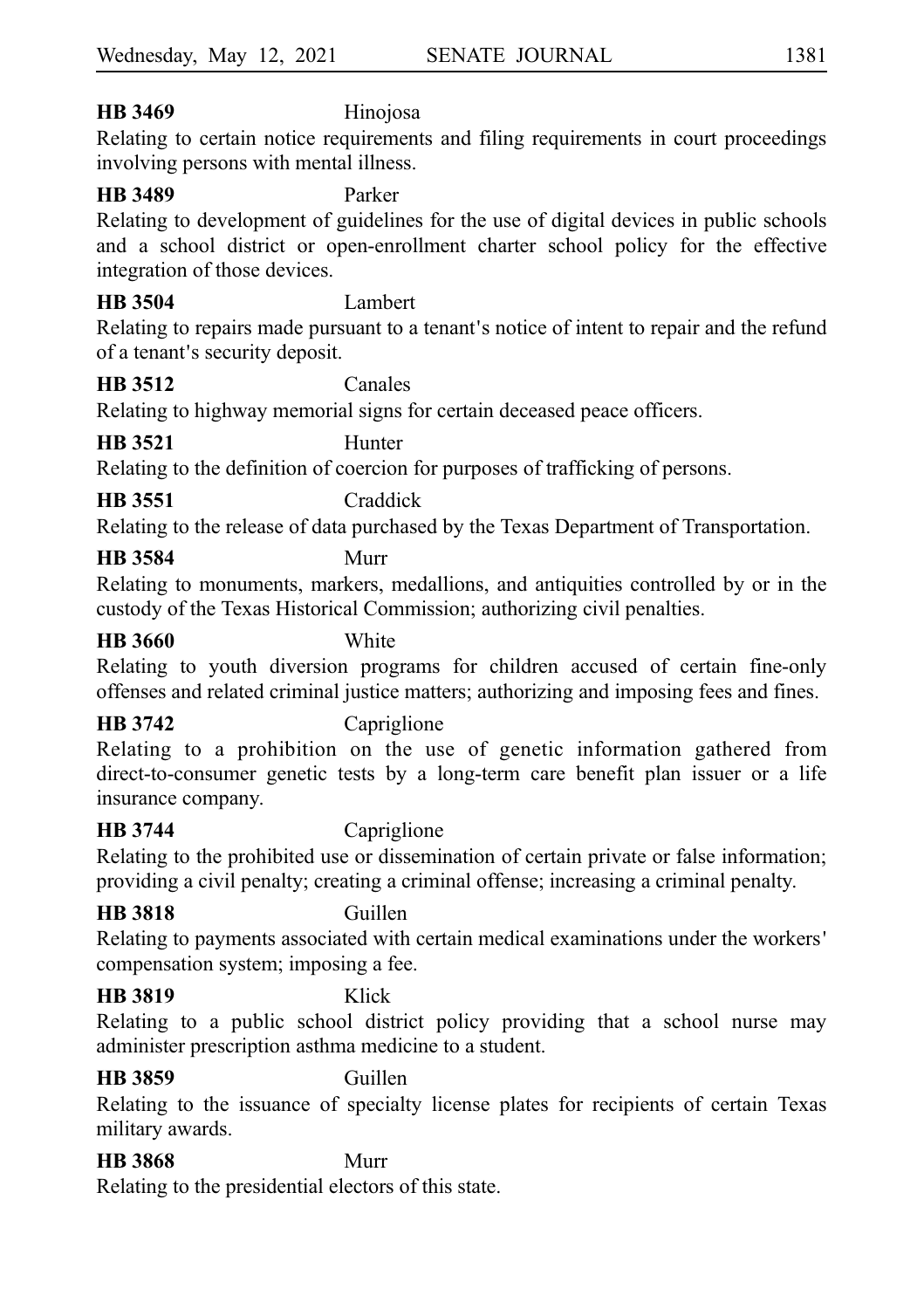#### **HB 3897** Thompson, Senfronia

Relating to fees levied by municipalities and counties for alcoholic beverage permits and licenses.

#### **HB 3898** Anchia

Relating to the funding of public retirement systems.

#### **HB 3922** Oliverson

Relating to information provided by health care providers and hospitals to certain patients regarding pharmaceutical manufacturer patient assistance programs for insulin.

#### **HB 3932** Bernal

Relating to the establishment of the State Advisory Council on Educational Opportunity for Military Children.

#### **HB 3949** Martinez

Relating to the authority of the Texas Department of Transportation to sell a portion of a state highway to the owner or operator of an international port of entry.

# **HB 3964** Hull

Relating to construction of certain laws prohibiting discrimination, distinctions, inducements, rebates, and certain other conduct related to property and casualty insurance.

#### **HB 3976** Collier

Relating to the authorized activities of a manufacturer's agent's warehousing permit holder.

#### **HB 4004** Rogers

Relating to a study by Texas A&M University of the appraisal of agricultural land for ad valorem tax purposes.

**HB 4025** Rodriguez

Relating to applicability of civil service status to emergency medical services personnel in certain municipalities.

#### **HB 4068** Parker

Relating to the eligibility of certain public retirement systems for police and fire fighters to participate in the Texas Municipal Retirement System.

**HB 4073** Smith

Relating to the operation of a vehicle or combination of vehicles on a state highway or farm or ranch road at a weight that exceeds the maximum weight authorized for the road; imposing a criminal penalty.

# **HB 4074** Hunter

Relating to the collection and use of suicide data by the statewide behavioral health coordinating council.

#### **HB 4087** Burns

Relating to the enforcement of commercial motor vehicle safety standards in certain municipalities.

**HB 4094** Frank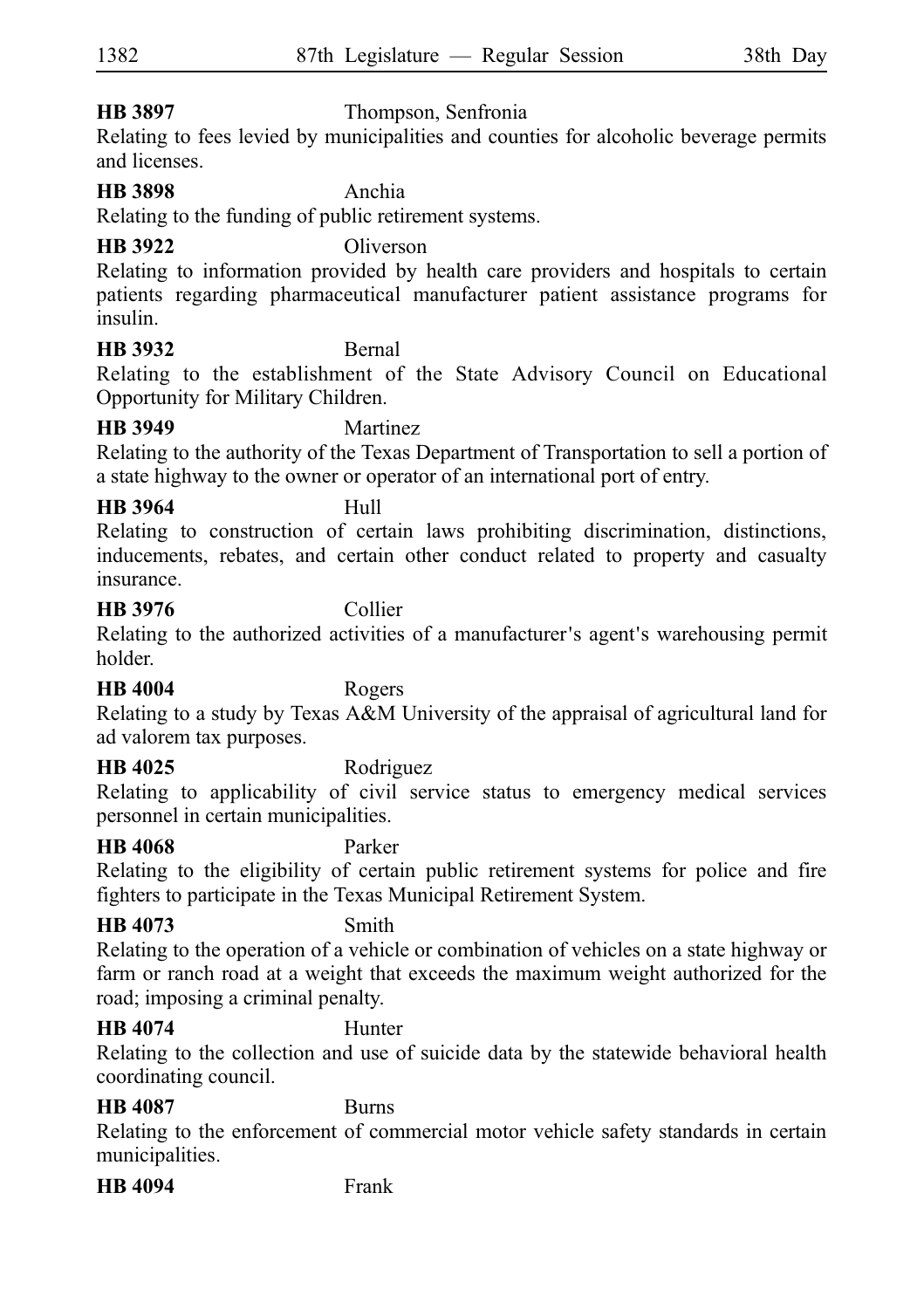Relating to certain procurements by the Department of Family and Protective Services.

**HB 4113** Talarico

Relating to the confidentiality of juvenile justice information.

# **HB 4140** Coleman

Relating to issues affecting counties and certain other governmental entities and residents.

# **HB 4269** Hull

Relating to the procedure to be used by an appraisal review board to conduct a hearing on a protest.

### **HB 4279** Dominguez

Relating to the eligibility of the Windham School District to participate in the Jobs and Education for Texans (JET) Grant Program.

#### **HB 4354** Coleman

Relating to the administration of medication to certain persons in the custody of a sheriff.

# **HB 4356** Ashby

Relating to the qualifications of directors of certain municipal development districts.

### **HB 4374** Cyrier

Relating to the use of executory contracts for the purchase of land to be used as a residence in certain counties.

#### **HB 4450** Raymond

Relating to training on emergency management for members of the emergency management council and state emergency response commission.

# **HB 4474** Parker

Relating to the control of virtual currency and the rights of purchasers who obtain control of virtual currency for purposes of the Uniform Commercial Code.

### **HB 4485** Guillen

Relating to the release of a defendant arrested for a misdemeanor punishable by fine only.

### **HB 4563** Guillen

Relating to notice of the form to be used by a person to request a written statement stating whether there are any delinquent ad valorem taxes owed by the person to certain taxing units.

**HB 4568** Holland Relating to the Rockwall County Juvenile Board.

# **HB 4604** Dutton

Relating to the authority of the Barrett Management District to impose an assessment.

Respectfully,

/s/Robert Haney, Chief Clerk House of Representatives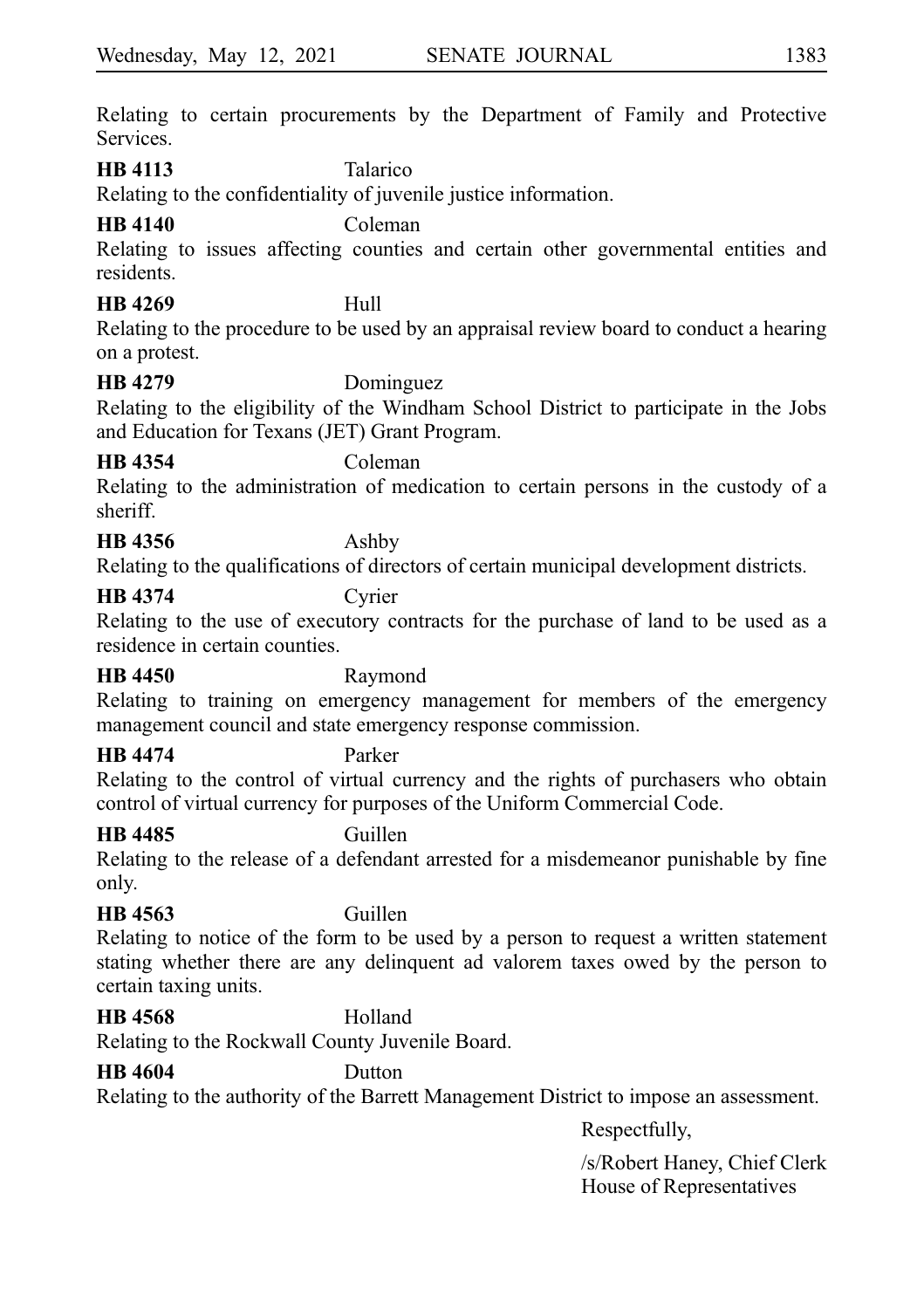#### **GUESTS PRESENTED**

Senator Perry, joined by Senators Buckingham, Gutierrez, and Blanco, was recognized and introduced to the Senate family members of the three Parks and Wildlife Department employees who perished in a helicopter crash in Brewster County including family members of Robert Dittmar: Bernadine Dittmar, Trey Dittmar, Rebecca Dittmar, Whitney Hild, and Travis Hild; family members of Dewey Stockbridge: Shannon Stockbridge, London Stockbridge, Jameson Stockbridge, Connie Stockbridge, Randy Stockbridge, Leslie Stockbridge Becker, Melina Gamel, Steve Gamel, Charles Staudt, and Peggy Staudt; and family members of Brandon White: Leticia Hartnett, Ryder White, Cortnee White, Ashley Molinar, Wesley Molinar, Cody White, Nicole White, Glenda White, and Ronnie White.

The Senate welcomed its guests and extended its sympathy.

#### **SENATE RESOLUTION 394**

Senator Campbell offered the following resolution:

**SR 394**, Recognizing the Texas Pediatric Society on the occasion of its 100th anniversary.

> CAMPBELL BUCKINGHAM **SCHWERTNER**

The resolution was read and was adopted without objection.

#### **GUESTS PRESENTED**

Senator Campbell, joined by Senator Kolkhorst, was recognized and introduced to the Senate representatives of the Texas Pediatric Society: Kimberly Avila Edwards, President; Trisha Hall, Executive Director; and Clayton Travis, Director of Advocacy and Health Policy.

The Senate welcomed its guests.

#### **SENATE RESOLUTION 400**

Senator Lucio offered the following resolution:

WHEREAS, The Senate of the State of Texas is pleased to recognize Dr. Narciso Garcia for his long and distinguished career in the field of education; and

WHEREAS, Dr. Garcia has served with distinction for many years as an administrator in school districts across the Rio Grande Valley; he served as superintendent of schools for the La Villa Independent School District, and during his tenure, he established the first Early College High School in the Delta area of the Rio Grande Valley; and

WHEREAS, In 2014, he became deputy superintendent of the Pharr - San Juan - Alamo Independent School District; as deputy superintendent, he oversaw the implementation of programs in such areas as career and technical education, college readiness, curriculum and instruction, and bilingual and dual language education; and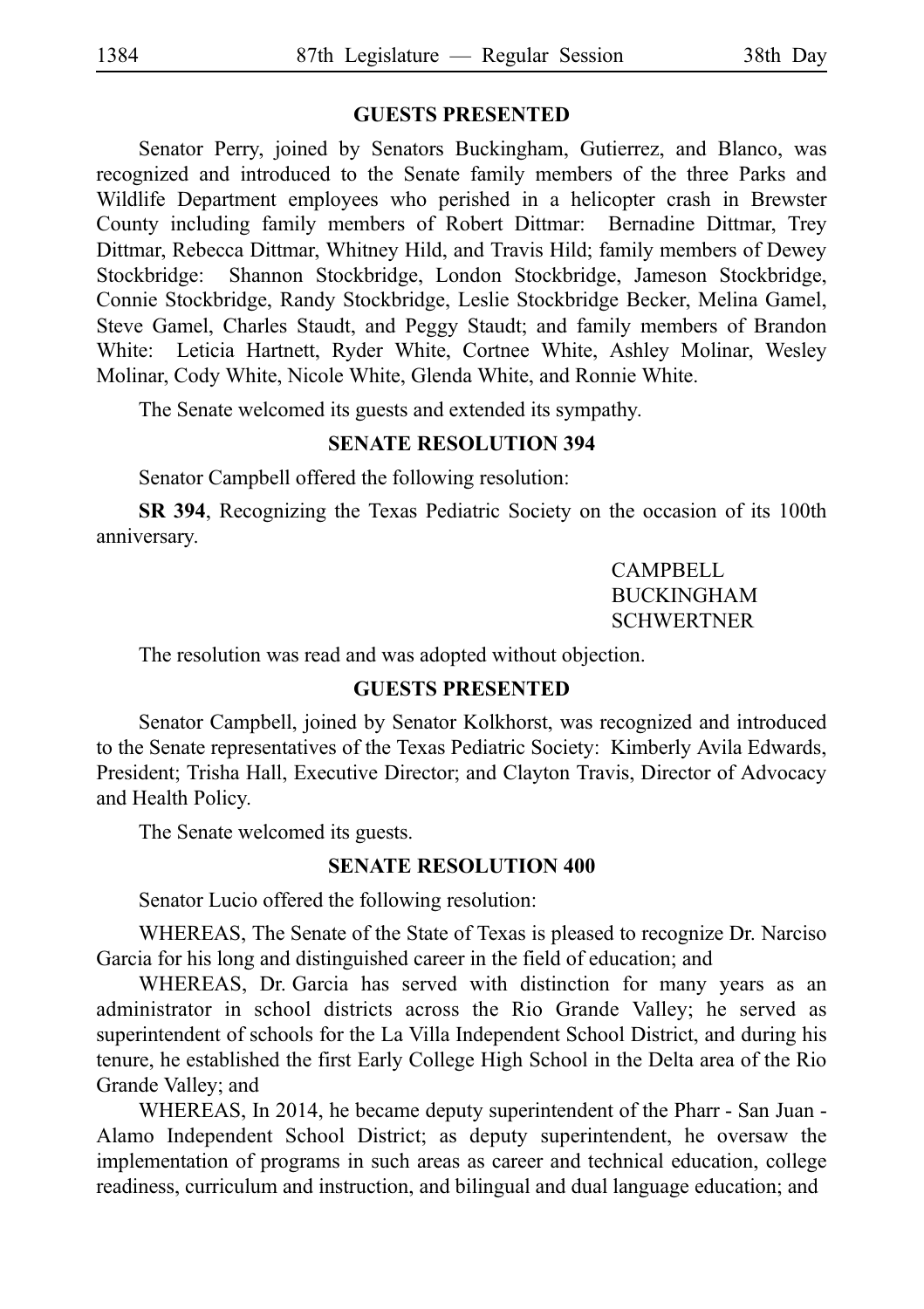WHEREAS, In 2017, he joined Vanguard Academy, which has recorded unprecedented growth during his tenure; the academy currently has three Early College High Schools, one of which is designated as a Texas Science, Technology, Engineering, and Mathematics campus; under his leadership, the academy has also introduced a Dual Language Program; and

WHEREAS, An exemplary educator and administrator, Dr. Garcia is admired by his colleagues and the community, and it is truly fitting that he receive special recognition; now, therefore, be it

RESOLVED, That the Senate of the State of Texas, 87th Legislature, hereby commend Dr. Narciso Garcia on his exceptional contributions to quality education in the Rio Grande Valley and extend to him best wishes for continued success in all his endeavors; and, be it further

RESOLVED, That a copy of this Resolution be prepared for him as an expression of esteem from the Texas Senate.

**SR 400** was read.

On motion of Senator Lucio and by unanimous consent, the names of the Lieutenant Governor and Senators were added to the resolution as signers thereof.

On motion of Senator Lucio, the resolution was adopted without objection.

#### **SENATE RESOLUTION 393**

Senator Taylor offered the following resolution:

**SR 393**, Recognizing the groundbreaking of Cole Gordon's Helping Hands Ranch.

The resolution was read.

On motion of Senator Lucio and by unanimous consent, the names of the Lieutenant Governor and Senators were added to the resolution as signers thereof.

On motion of Senator Taylor, the resolution was adopted without objection.

#### **REMARKS ORDERED PRINTED**

On motion of Senator Taylor and by unanimous consent, the remarks by Senators Taylor and Lucio regarding **SR 393** were ordered reduced to writing and printed in the Senate Journal as follows:

Senator Taylor: Thank you, Mr. President. Members, I rise to recognize the life and legacy of Cole Gordon in the Texas Senate today. Cole's a well-known resident of Friendswood, passed away tragically at the young age of 17. In this short time he'd already established an incredible reputation for his impressive dedication to serving others. I can assure although his life was short, he packed a lot of living and a lot serving into the life span that he did have. He lived life to the fullest. He joined in with his parents, Scott and Heather Gordon, in helping to feed people in need through the Lighthouse Charity Team. The Lighthouse Charity Team has been around our area for well over 20, 30 years, and they've been serving in disasters and helping charities when they needed food to be served at a charitable event, and this charity team is well known throughout the area. We've actually gone to Louisiana and other states that are disasters, and they've served food in people's most dire needs. Cole spent countless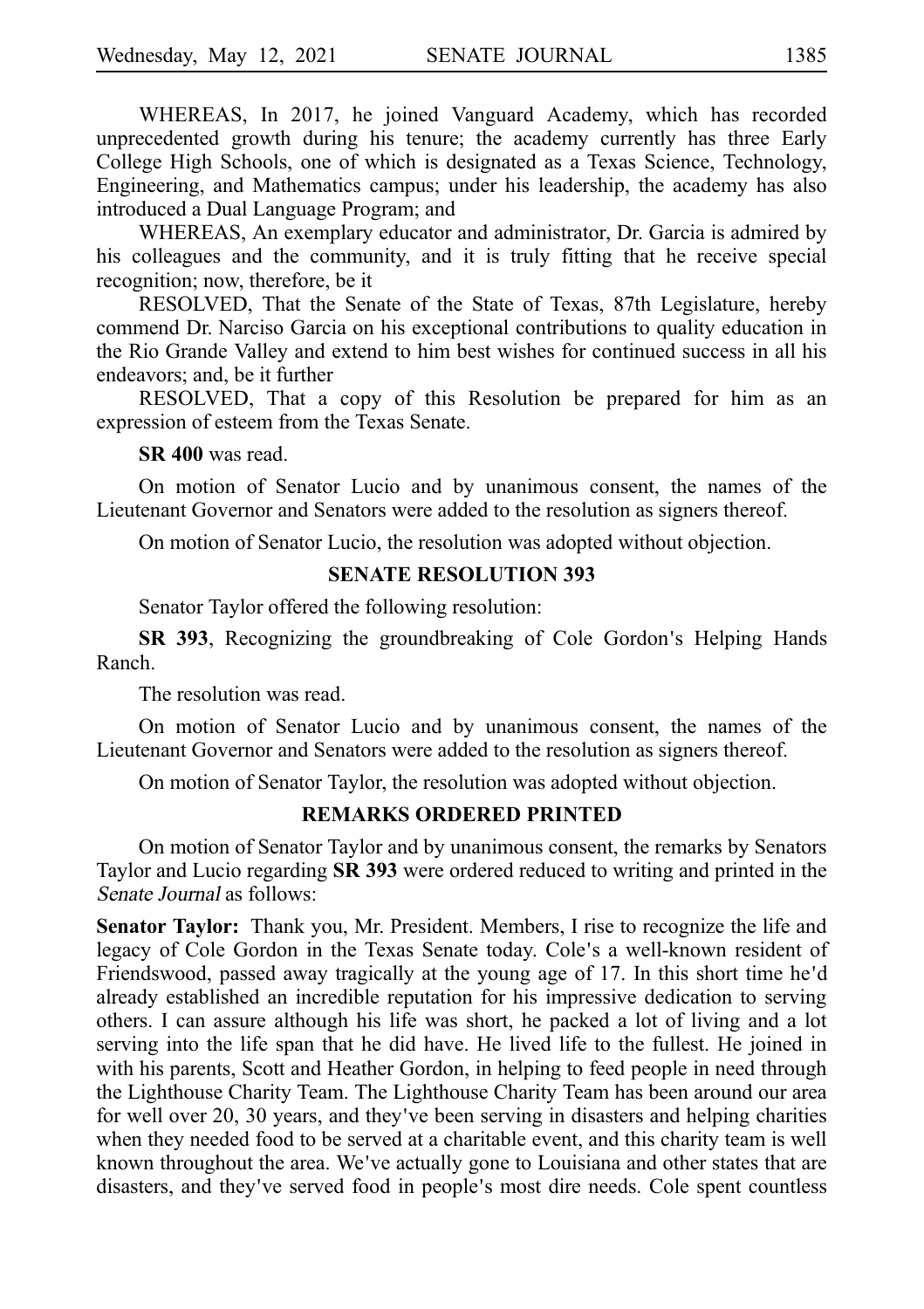hours helping the Friendswood's, helping out with Friendswood's fire department, the police department, their EMS services, the Rotary Club of Galveston and the Galveston County emergency response just to name a few. In just the last nine years, Cole volunteered at over 750 charitable events that benefit the lives of over half a million people. Cole was a natural leader. I can tell you, as a young child, I would see this man driving equipment to help these events, directing adults on what they needed to do, doing to help out. I'm talking about a  $9-$ , 10-year-old young man, very impressive. The Cole Gordon Helping Hand Foundation was established in his honor to continue his legacy of his giving spirit and his dedication to the service of others. Through this foundation, his life will continue to make an impact on his community for decades to come. Please join me in commemorating the groundbreaking of the Cole Gordon's Helping Hand Ranch and extending our sincere well wishes to his family and all the dedicated volunteers.

**Senator Lucio:** I want to back up his, his request. Absolutely, the remarks that Senator Taylor are most important so people can understand that a lot of young people, young men, young women in our state are truly role models and will continue, their legacy will continue to live by doing what this young man did from the bottom of his heart. He made a huge difference in Texas. I also want to make sure we add all Member's names to this resolution and his comments, Senator Taylor's comments.

#### **SENATE RESOLUTION 396**

Senator Gutierrez offered the following resolution:

**SR 396**, In memory of Thomas Joseph Daniels.

The resolution was read.

On motion of Senator Gutierrez, **SRi396** was adopted by a rising vote of the Senate.

In honor of the memory of Thomas Joseph Daniels, the text of the resolution is printed at the end of today's Senate Journal.

Senator Gutierrez, joined by Senator Menéndez, was recognized and introduced to the Senate family members of Thomas Joseph Daniels including Tim Daniels, Robin Gurovitsch, Isa Guzman, and Aiden Gurovitsch.

The Senate welcomed its guests and extended its sympathy.

#### **BILLS AND RESOLUTIONS SIGNED**

The President Pro Tempore announced the signing of the following enrolled bills and resolutions in the presence of the Senate after the captions had been read:

**SB**i**43**, **SB**i**44**, **SB**i**195**, **SB**i**315**, **SB**i**346**, **SB**i**390**, **SB**i**511**, **SB**i**538**, **SB**i**609**, **SB**i**633**, **SB**i**726**, **SB**i**730**, **SB**i**770**, **SB**i**780**, **SB**i**785**, **SB**i**788**, **SB**i**792**, **SB**i**813**, **SB**i**879**, **SB**i**885**, **SB**i**930**, **SB**i**1118**, **SB**i**1124**, **SB**i**1156**, **SB**i**1181**, **SB**i**1210**, **SB**i**1216**, **SB**i**1259**, **SB**i**1265**, **SB**i**1338**, **SB**i**1339**, **SB**i**1343**, **SB**i**1355**, **SB**i**1373**, **SB**i**1643**, **SB**i**1890**, **SB**i**1986**, **SB**i**1987**, **SB**i**2145**, **SB**i**2146**, **SB**i**2147**, **SB**i**2163**, **SB**i**2171**, **SB**i**2172**, **SB**i**2174**, **SB**i**2175**, **SB**i**2180**, **SB**i**2182**, **SB**i**2197**, **SB**i**2205**, **SB**i**2208**, **SB**i**2217**, **SCR**i**9**, **SCR**i**20**, **SCR**i**33**, **SCR**i**46**, **SCR**i**47**. **HB**i**317**, **HB**i**1759**, **HB**i**2494**, **HB**i**2586**, **HB**i**2749**, **HB**i**3067**.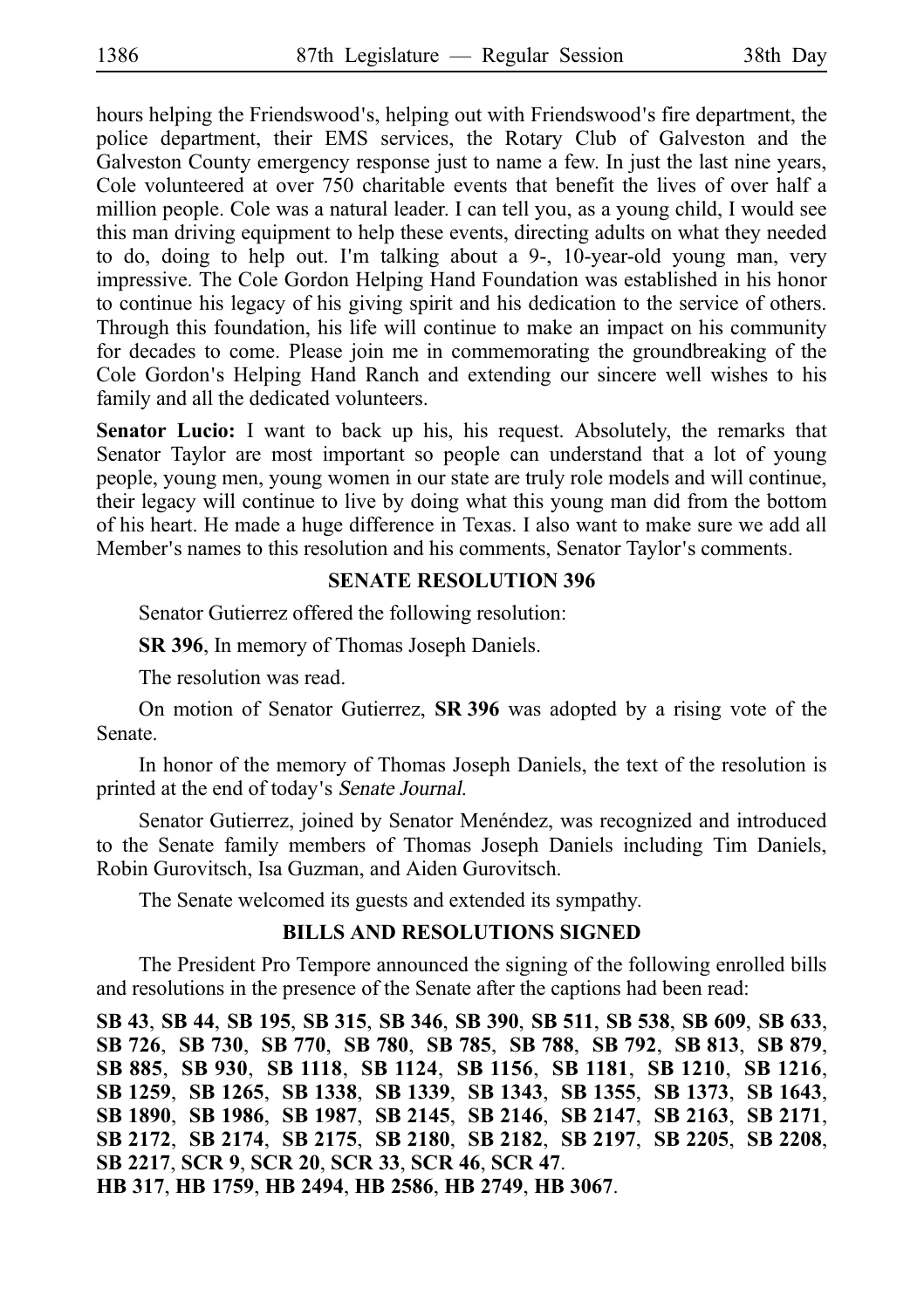#### **INTRODUCTION OF BILLS AND RESOLUTIONS POSTPONED**

The President Pro Tempore announced that the introduction of bills and resolutions on first reading would be postponed until the end of today's session.

There was no objection.

#### **CONCLUSION OF MORNING CALL**

The President Pro Tempore at 12:13 p.m. announced the conclusion of morning call.

#### **HOUSE BILL 3390 ON SECOND READING**

On motion of Senator Blanco and by unanimous consent, the regular order of business was suspended to take up for consideration **HBi3390** at this time on its second reading:

**HB 3390**, Relating to the purchase of cybersecurity insurance coverage by the Texas Department of Transportation.

The bill was read second time and was passed to third reading by a viva voce vote.

All Members are deemed to have voted "Yea" on the passage to third reading except as follows:

Absent-excused: Creighton.

#### **HOUSE BILL 3390 ON THIRD READING**

Senator Blanco moved that Senate Rule 7.18 and the Constitutional Rule requiring bills to be read on three several days be suspended and that **HBi3390** be placed on its third reading and final passage.

The motion prevailed by the following vote: Yeas 30, Nays 0.

Absent-excused: Creighton.

The bill was read third time and was passed by the following vote: Yeas 30, Nays 0. (Same as previous roll call)

#### **(President in Chair)**

#### **COMMITTEE SUBSTITUTE SENATE BILL 1648 ON SECOND READING**

On motion of Senator Perry and by unanimous consent, the regular order of business was suspended to take up for consideration **CSSB 1648** at this time on its second reading:

**CSSB 1648**, Relating to the provision of benefits to certain Medicaid recipients with complex medical needs.

The bill was read second time.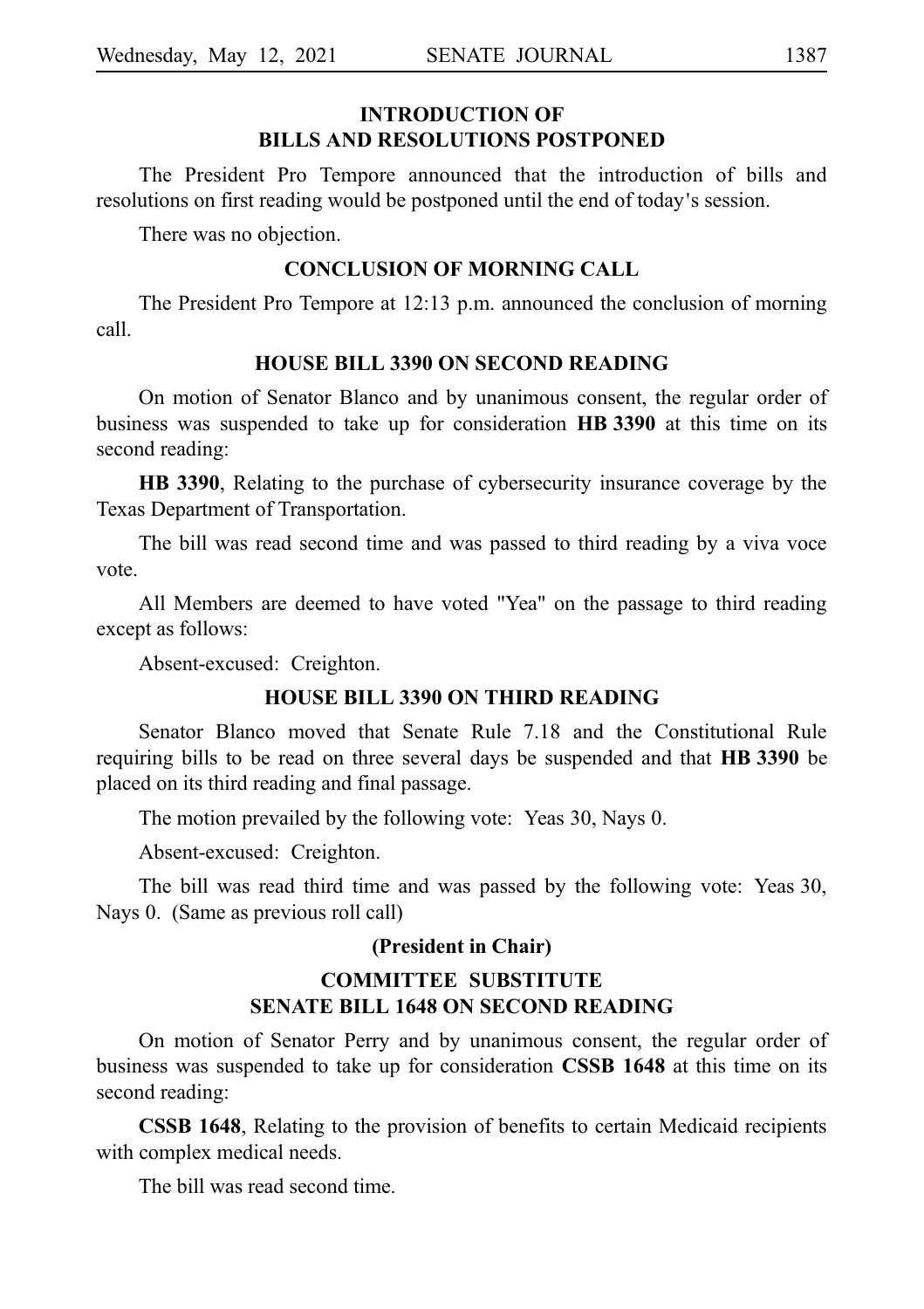Senator Perry offered the following amendment to the bill:

#### **Floor Amendment No. 1**

Amend **CSSB 1648** (senate committee printing) in SECTION 2 of the bill, in added Section 533.038(h), Government Code (page 1, line 47), by striking "1 T.A.C. Chapter 355" and substituting "1 T.A.C. Section 353.4".

The amendment to **CSSB 1648** was read and was adopted by a viva voce vote.

All Members are deemed to have voted "Yea" on the adoption of Floor Amendment No. 1 except as follows:

Absent-excused: Creighton.

**CSSB 1648** as amended was passed to engrossment by a viva voce vote.

All Members are deemed to have voted "Yea" on the passage to engrossment except as follows:

Absent-excused: Creighton.

#### **COMMITTEE SUBSTITUTE SENATE BILL 1648 ON THIRD READING**

Senator Perry moved that Senate Rule 7.18 and the Constitutional Rule requiring bills to be read on three several days be suspended and that **CSSB 1648** be placed on its third reading and final passage.

The motion prevailed by the following vote: Yeas 30, Nays 0.

Absent-excused: Creighton.

The bill was read third time and was passed by the following vote: Yeas 30, Nays 0. (Same as previous roll call)

### **HOUSE BILL 3401 ON SECOND READING**

On motion of Senator Blanco and by unanimous consent, the regular order of business was suspended to take up for consideration HB 3401 at this time on its second reading:

**HB 3401**, Relating to the issuance of specialty license plates to honor members of the United States Navy SEALs.

The bill was read second time and was passed to third reading by a viva voce vote.

All Members are deemed to have voted "Yea" on the passage to third reading except as follows:

Absent-excused: Creighton.

### **HOUSE BILL 3401 ON THIRD READING**

Senator Blanco moved that Senate Rule 7.18 and the Constitutional Rule requiring bills to be read on three several days be suspended and that **HBi3401** be placed on its third reading and final passage.

The motion prevailed by the following vote: Yeas 30, Nays 0.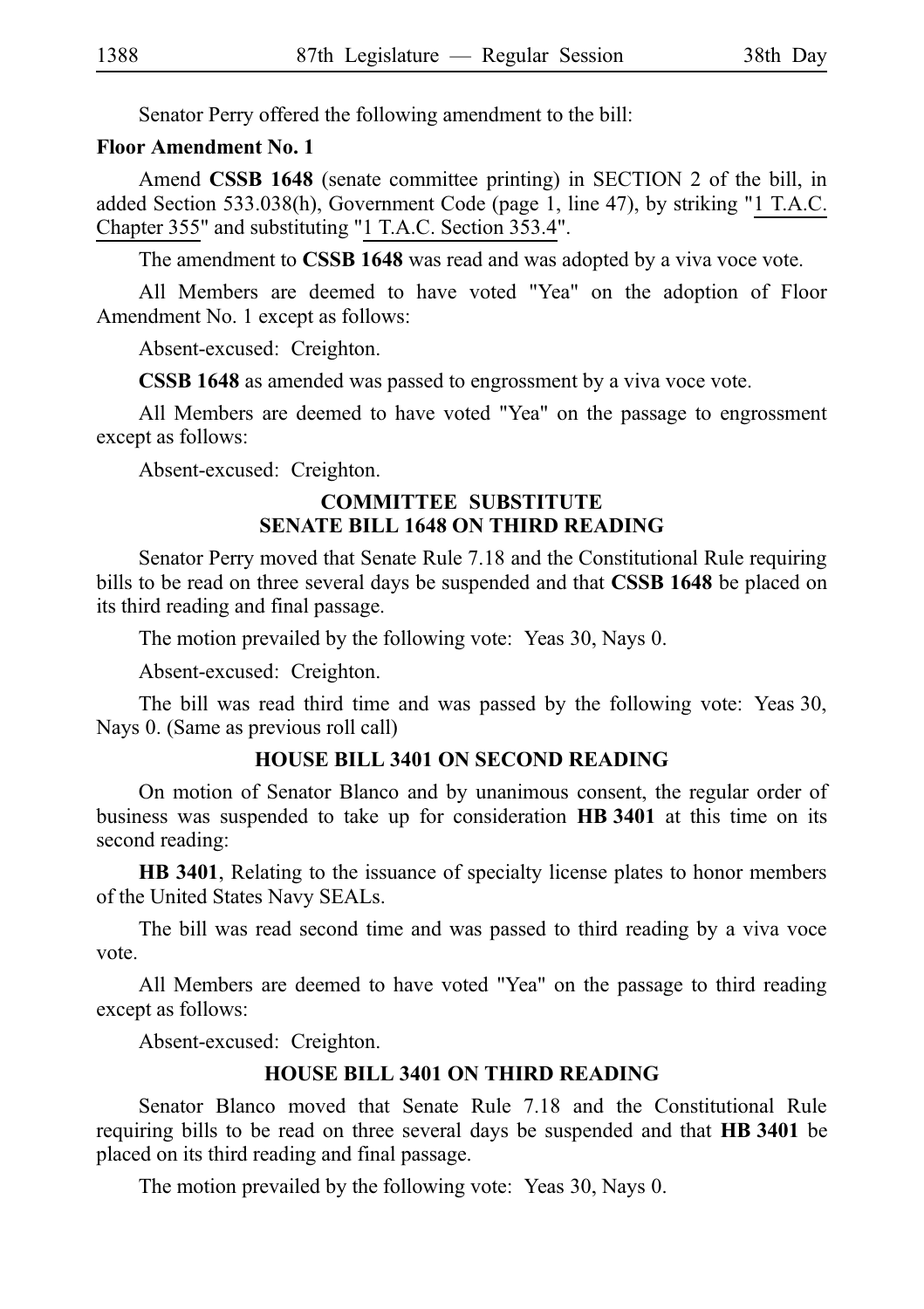Absent-excused: Creighton.

The bill was read third time and was passed by the following vote: Yeas 30, Nays 0. (Same as previous roll call)

#### **COMMITTEE SUBSTITUTE SENATE BILL 2051 ON SECOND READING**

On motion of Senator Menéndez and by unanimous consent, the regular order of business was suspended to take up for consideration **CSSB 2051** at this time on its second reading:

**CSSB 2051**, Relating to step therapy protocols required by health benefit plans for coverage of prescription drugs for serious mental illnesses.

The bill was read second time and was passed to engrossment by a viva voce vote.

All Members are deemed to have voted "Yea" on the passage to engrossment except as follows:

Absent-excused: Creighton.

#### **COMMITTEE SUBSTITUTE SENATE BILL 2051 ON THIRD READING**

Senator Menéndez moved that Senate Rule 7.18 and the Constitutional Rule requiring bills to be read on three several days be suspended and that **CSSB 2051** be placed on its third reading and final passage.

The motion prevailed by the following vote: Yeas 30, Nays 0.

Absent-excused: Creighton.

The bill was read third time and was passed by the following vote: Yeas 30, Nays 0. (Same as previous roll call)

#### **(President Pro Tempore Birdwell in Chair)**

#### **(President in Chair)**

#### **COMMITTEE SUBSTITUTE SENATE BILL 1572 ON SECOND READING**

Senator Paxton moved to suspend the regular order of business to take up for consideration **CSSB 1572** at this time on its second reading:

**CSSB 1572**, Relating to the numbering and signing of ballots by early voting clerks and deputy early voting clerks.

The motion prevailed by the following vote: Yeas 18, Nays 12.

Yeas: Bettencourt, Birdwell, Buckingham, Campbell, Hall, Hancock, Huffman, Hughes, Kolkhorst, Lucio, Nelson, Nichols, Paxton, Perry, Schwertner, Seliger, Springer, Taylor.

Nays: Alvarado, Blanco, Eckhardt, Gutierrez, Hinojosa, Johnson, Menéndez, Miles, Powell, West, Whitmire, Zaffirini.

Absent-excused: Creighton.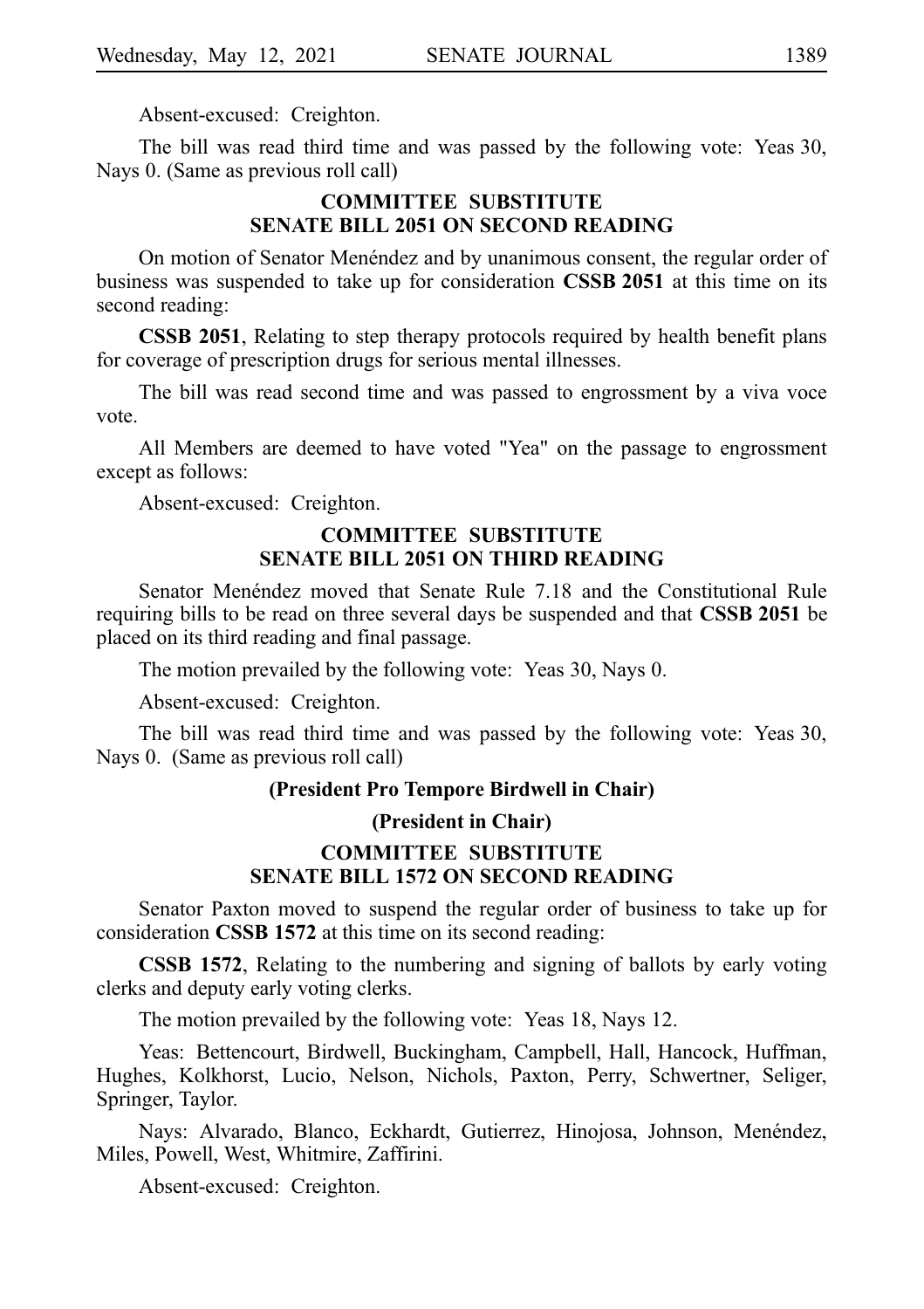The bill was read second time.

Senator Hall offered the following amendment to the bill:

#### **Floor Amendment No. 1**

Amend **CSSB 1572** (senate committee printing) as follows:

 $(1)$  In SECTION 1 of the bill, amending Section 85.0311, Election Code, at the end of the section (page 1, between lines 39 and 40), insert the following:

(e) The secretary of state may not adopt a rule modifying or waiving the requirements of this section.

(2) Add the following appropriately numbered SECTION to the bill and renumber subsequent SECTIONS accordingly:

SECTION Subchapter A, Chapter 213, Election Code, is amended by adding Section 213.017 to read as follows:

Sec. 213.017. RECOUNT OF CERTAIN BALLOTS. During a recount, ballots that do not comply with the requirements of Section 85.0311 shall be counted separately.

The amendment to **CSSB 1572** was read and was adopted by the following vote: Yeas 17, Nays 13.

Yeas: Bettencourt, Birdwell, Buckingham, Campbell, Hall, Hancock, Huffman, Hughes, Kolkhorst, Nelson, Nichols, Paxton, Perry, Schwertner, Seliger, Springer, Taylor.

Nays: Alvarado, Blanco, Eckhardt, Gutierrez, Hinojosa, Johnson, Lucio, Menéndez, Miles, Powell, West, Whitmire, Zaffirini.

Absent-excused: Creighton.

**CSSB 1572** as amended was passed to engrossment by the following vote: Yeas 18, Nays 12.

Yeas: Bettencourt, Birdwell, Buckingham, Campbell, Hall, Hancock, Huffman, Hughes, Kolkhorst, Lucio, Nelson, Nichols, Paxton, Perry, Schwertner, Seliger, Springer, Taylor.

Nays: Alvarado, Blanco, Eckhardt, Gutierrez, Hinojosa, Johnson, Menéndez, Miles, Powell, West, Whitmire, Zaffirini.

Absent-excused: Creighton.

### **COMMITTEE SUBSTITUTE HOUSE BILL 2152 ON SECOND READING**

On motion of Senator Nichols and by unanimous consent, the regular order of business was suspended to take up for consideration CSHB 2152 at this time on its second reading:

**CSHB 2152**, Relating to the online renewal of vehicle registration.

The bill was read second time and was passed to third reading by a viva voce vote.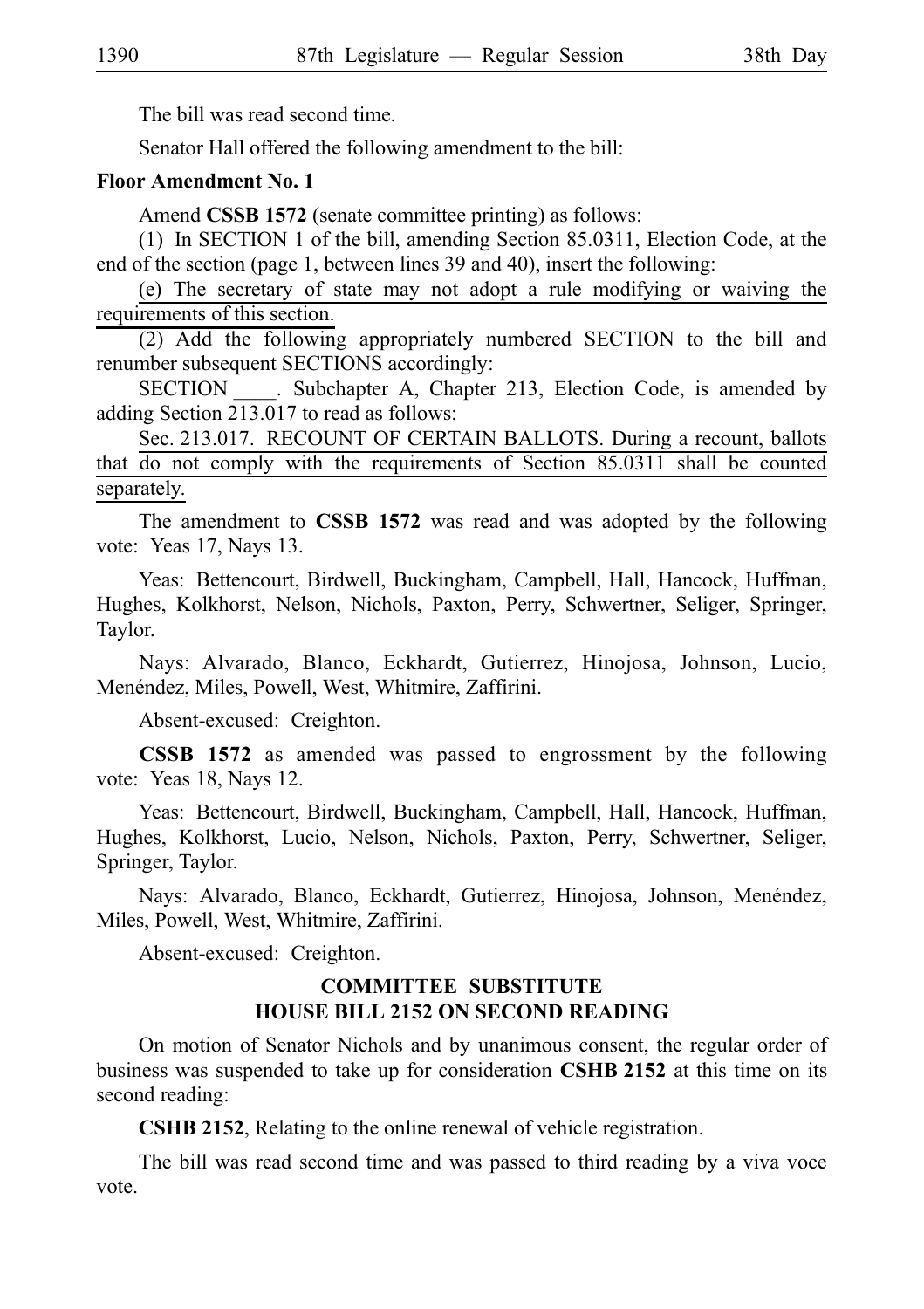All Members are deemed to have voted "Yea" on the passage to third reading except as follows:

Absent-excused: Creighton.

#### **COMMITTEE SUBSTITUTE HOUSE BILL 2152 ON THIRD READING**

Senator Nichols moved that Senate Rule 7.18 and the Constitutional Rule requiring bills to be read on three several days be suspended and that CSHB 2152 be placed on its third reading and final passage.

The motion prevailed by the following vote: Yeas 30, Nays 0.

Absent-excused: Creighton.

The bill was read third time and was passed by the following vote: Yeas 30, Nays 0. (Same as previous roll call)

#### **HOUSE BILL 719 ON SECOND READING**

On motion of Senator Whitmire and by unanimous consent, the regular order of business was suspended to take up for consideration **HB** 719 at this time on its second reading:

**HB 719**, Relating to Texas Department of Criminal Justice transfer facilities.

The bill was read second time and was passed to third reading by a viva voce vote.

All Members are deemed to have voted "Yea" on the passage to third reading except as follows:

Absent-excused: Creighton.

#### **HOUSE BILL 719 ON THIRD READING**

Senator Whitmire moved that Senate Rule 7.18 and the Constitutional Rule requiring bills to be read on three several days be suspended and that **HB** 719 be placed on its third reading and final passage.

The motion prevailed by the following vote: Yeas 30, Nays 0.

Absent-excused: Creighton.

The bill was read third time and was passed by the following vote: Yeas 30, Nays 0. (Same as previous roll call)

#### **HOUSE BILL 103 ON SECOND READING**

On motion of Senator Zaffirini and by unanimous consent, the regular order of business was suspended to take up for consideration **HBi103** at this time on its second reading:

**HB 103**, Relating to establishment of the Texas Active Shooter Alert System.

The bill was read second time and was passed to third reading by a viva voce vote.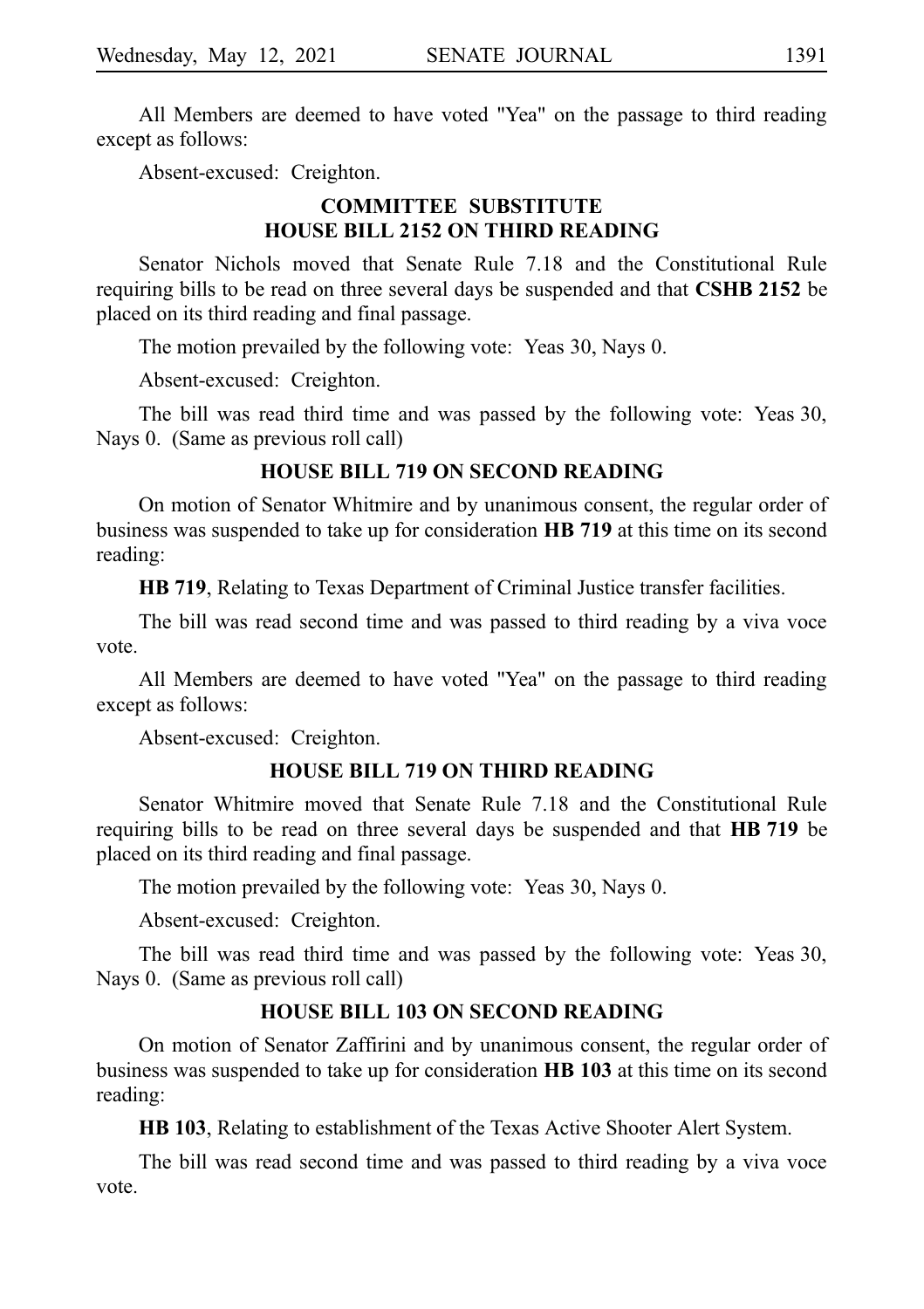All Members are deemed to have voted "Yea" on the passage to third reading except as follows:

Absent-excused: Creighton.

#### **HOUSE BILL 103 ON THIRD READING**

Senator Zaffirini moved that Senate Rule 7.18 and the Constitutional Rule requiring bills to be read on three several days be suspended and that **HBi103** be placed on its third reading and final passage.

The motion prevailed by the following vote: Yeas 30, Nays 0.

Absent-excused: Creighton.

The bill was read third time and was passed by the following vote: Yeas 30, Nays 0. (Same as previous roll call)

#### **COMMITTEE SUBSTITUTE HOUSE BILL 1071 ON SECOND READING**

On motion of Senator Whitmire and by unanimous consent, the regular order of business was suspended to take up for consideration **CSHB 1071** at this time on its second reading:

**CSHB 1071**, Relating to the presence of a qualified facility dog in certain court proceedings.

The bill was read second time.

Senator Whitmire offered the following amendment to the bill:

#### **Floor Amendment No. 1**

Amend **CSHB** 1071 as follows:

(1) In SECTION 1 of the bill, in the heading to added Section 21.012, Government Code (page 1, line 24), between "DOG" and "IN" insert "OR QUALIFIED THERAPY DOG".

(2) In SECTION 1 of the bill, strike added Section 21.012(a), Government Code (page 1, lines 25-28), and substitute the following:

 $(a)$  In this section:

 $(1)$  "Qualified facility dog" means a dog that is a graduate of a program operated by an assistance dog organization that is a member of a nationally recognized assistance dog association.

 $(2)$  "Qualified therapy dog" means a dog that successfully completes a program operated by an organization that registers, insures, or certifies a therapy dog and the dog's handler as meeting or exceeding the standards of practice in animal-assisted interventions.

(3) In SECTION 1 of the bill, in added Section 21.012(b), Government Code (page 1, line 31), between "dog" and "to" insert "or qualified therapy dog".

(4) In SECTION 1 of the bill, in added Section  $21.012(c)$ , Government Code (page 1, line 36), between "dog" and "to" insert "or qualified therapy dog".

(5) In SECTION 1 of the bill, in added Section  $21.012(d)$ , Government Code (page 1, line 43), between "dog" and "must" insert "or qualified therapy dog".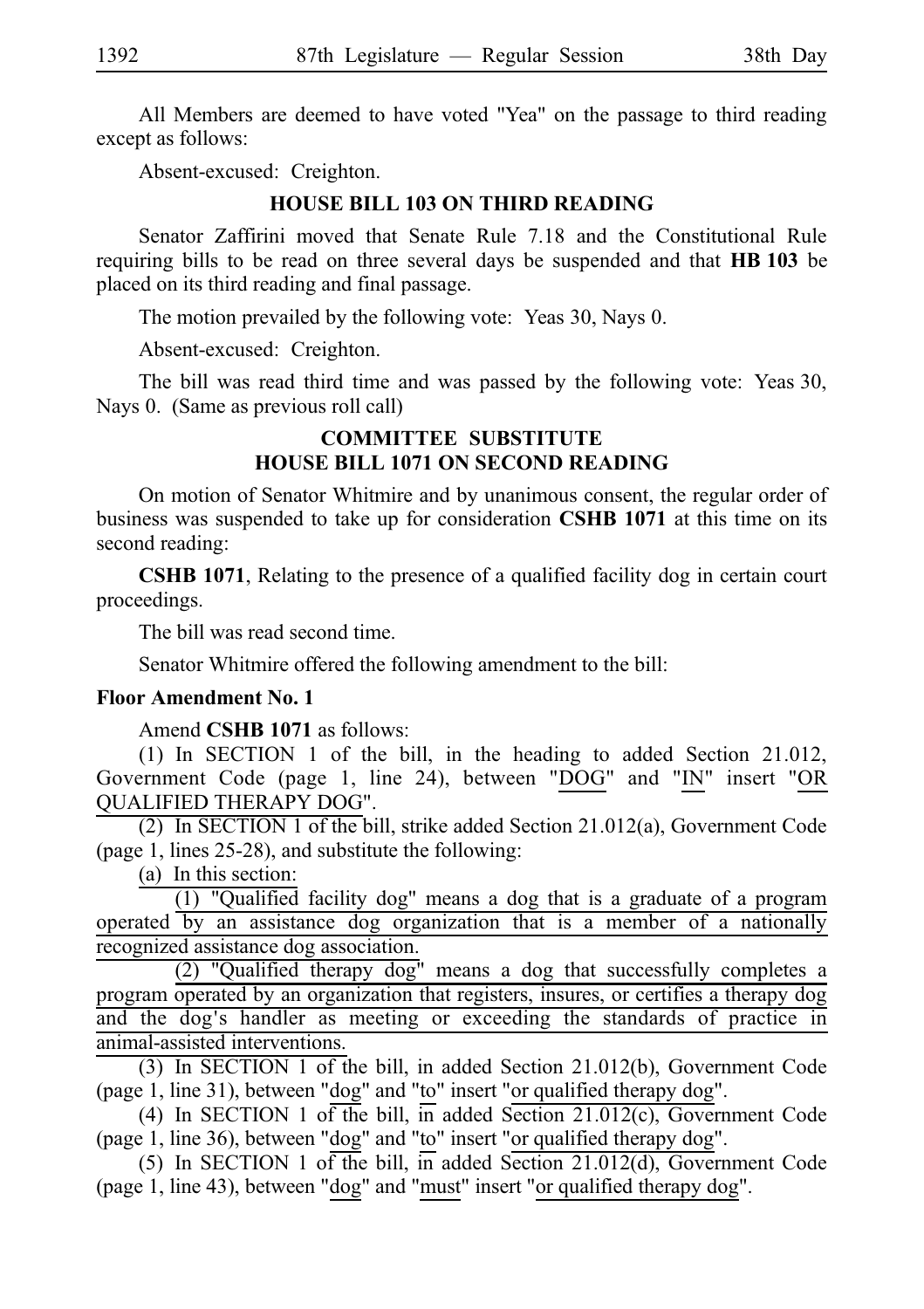(6) In SECTION 1 of the bill, in added Section  $21.012(f)(1)$ , Government Code (page 1, line 50), between "dog" and "during" insert "or qualified therapy dog".

The amendment to **CSHB 1071** was read.

Senator Birdwell offered the following amendment to Floor Amendment No. 1:

#### **Floor Amendment No. 2**

Amend Amendment No. 1 by Sen. Whitmire (87R25999) to CSHB 1071 (senate committee printing), in Item 2 of the amendment, substituting language for added Section 21.012(a), Government Code, by striking added Subdivision (1) of that section (lines 9 through 12 of the amendment) and substituting the following:

(1) "Qualified facility dog" means a dog that:

 $(A)$  is a graduate of a program operated by an assistance dog organization that is a member of a nationally recognized assistance dog association; or (B) before January 1, 2021, on the approval of the court, served in a court proceeding by accompanying a witness who was testifying.

The amendment to Floor Amendment No. 1 to **CSHB 1071** was read and was adopted by a viva voce vote.

All Members are deemed to have voted "Yea" on the adoption of Floor Amendment No. 2 except as follows:

Absent-excused: Creighton.

Question recurring on the adoption of Floor Amendment No. 1 to **CSHB 1071**, the amendment as amended was adopted by a viva voce vote.

All Members are deemed to have voted "Yea" on the adoption of Floor Amendment No. 1 as amended except as follows:

Absent-excused: Creighton.

**CSHB 1071** as amended was passed to third reading by a viva voce vote.

All Members are deemed to have voted "Yea" on the passage to third reading except as follows:

Absent-excused: Creighton.

#### **COMMITTEE SUBSTITUTE HOUSE BILL 1071 ON THIRD READING**

Senator Whitmire moved that Senate Rule 7.18 and the Constitutional Rule requiring bills to be read on three several days be suspended and that **CSHBi1071** be placed on its third reading and final passage.

The motion prevailed by the following vote: Yeas 30, Nays 0.

Absent-excused: Creighton.

The bill was read third time and was passed by the following vote: Yeas 30, Nays 0. (Same as previous roll call)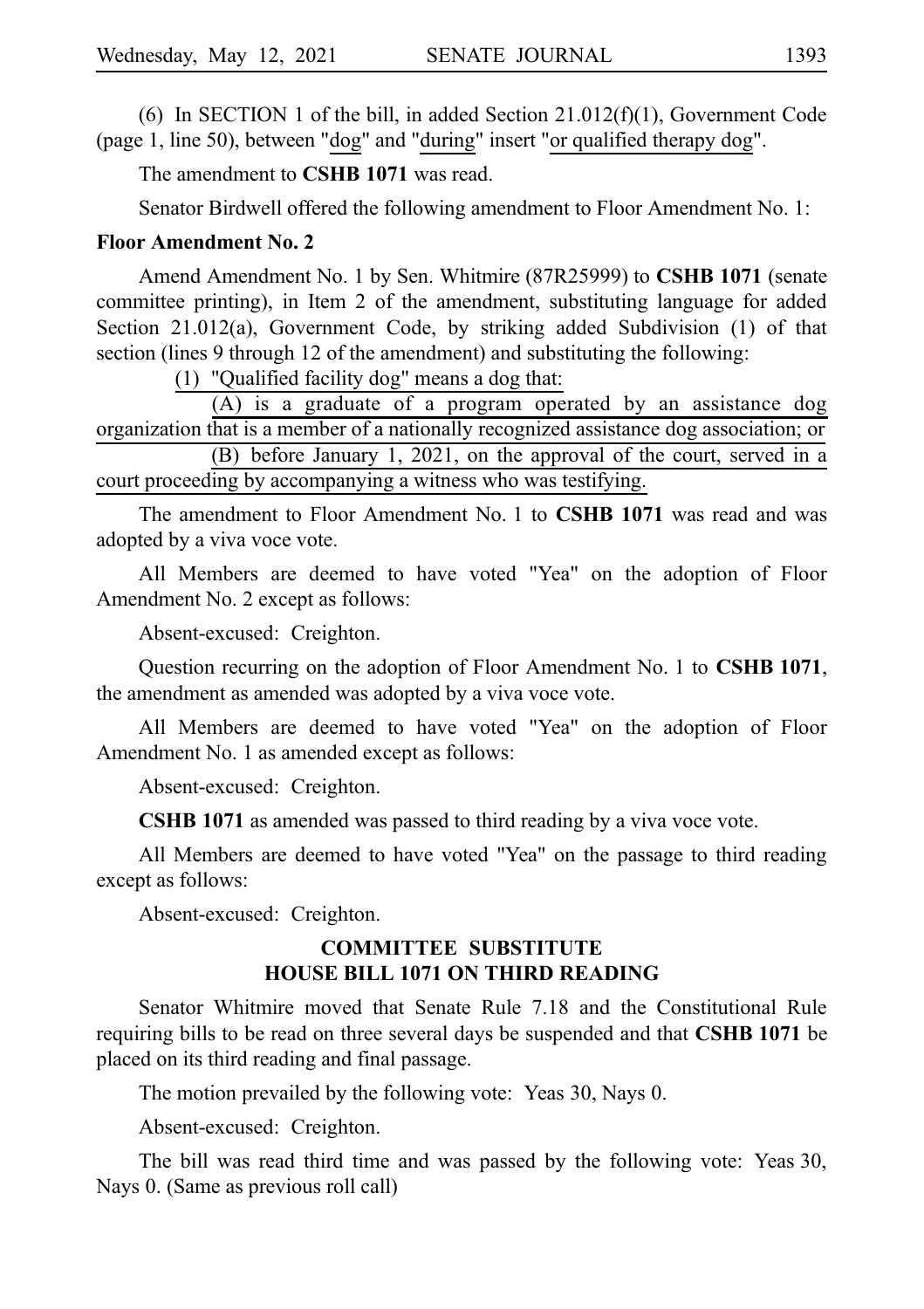# **COMMITTEE SUBSTITUTE SENATE BILL 2181 ON SECOND READING**

On motion of Senator West and by unanimous consent, the regular order of business was suspended to take up for consideration **CSSB 2181** at this time on its second reading:

**CSSB 2181**, Relating to the use of hotel occupancy tax revenue by certain municipalities for certain projects.

The bill was read second time and was passed to engrossment by a viva voce vote.

All Members are deemed to have voted "Yea" on the passage to engrossment except as follows:

Nays: Hall, Hughes, Springer.

Absent-excused: Creighton.

#### **COMMITTEE SUBSTITUTE SENATE BILL 2181 ON THIRD READING**

Senator West moved that Senate Rule 7.18 and the Constitutional Rule requiring bills to be read on three several days be suspended and that **CSSB 2181** be placed on its third reading and final passage.

The motion prevailed by the following vote: Yeas 30, Nays 0.

Absent-excused: Creighton.

The bill was read third time and was passed by the following vote: Yeas 27, Nays 3.

Yeas: Alvarado, Bettencourt, Birdwell, Blanco, Buckingham, Campbell, Eckhardt, Gutierrez, Hancock, Hinojosa, Huffman, Johnson, Kolkhorst, Lucio, Menéndez, Miles, Nelson, Nichols, Paxton, Perry, Powell, Schwertner, Seliger, Taylor, West, Whitmire, Zaffirini.

Nays: Hall, Hughes, Springer.

Absent-excused: Creighton.

#### **COMMITTEE SUBSTITUTE HOUSE BILL 574 ON SECOND READING**

Senator Taylor moved to suspend the regular order of business to take up for consideration **CSHB 574** at this time on its second reading:

**CSHB 574**, Relating to the creation of criminal offenses involving elections.

The motion prevailed by the following vote: Yeas 20, Nays 10.

Yeas: Bettencourt, Birdwell, Buckingham, Campbell, Hall, Hancock, Hinojosa, Huffman, Hughes, Kolkhorst, Lucio, Nelson, Nichols, Paxton, Perry, Schwertner, Seliger, Springer, Taylor, West.

Nays: Alvarado, Blanco, Eckhardt, Gutierrez, Johnson, Menéndez, Miles, Powell, Whitmire, Zaffirini.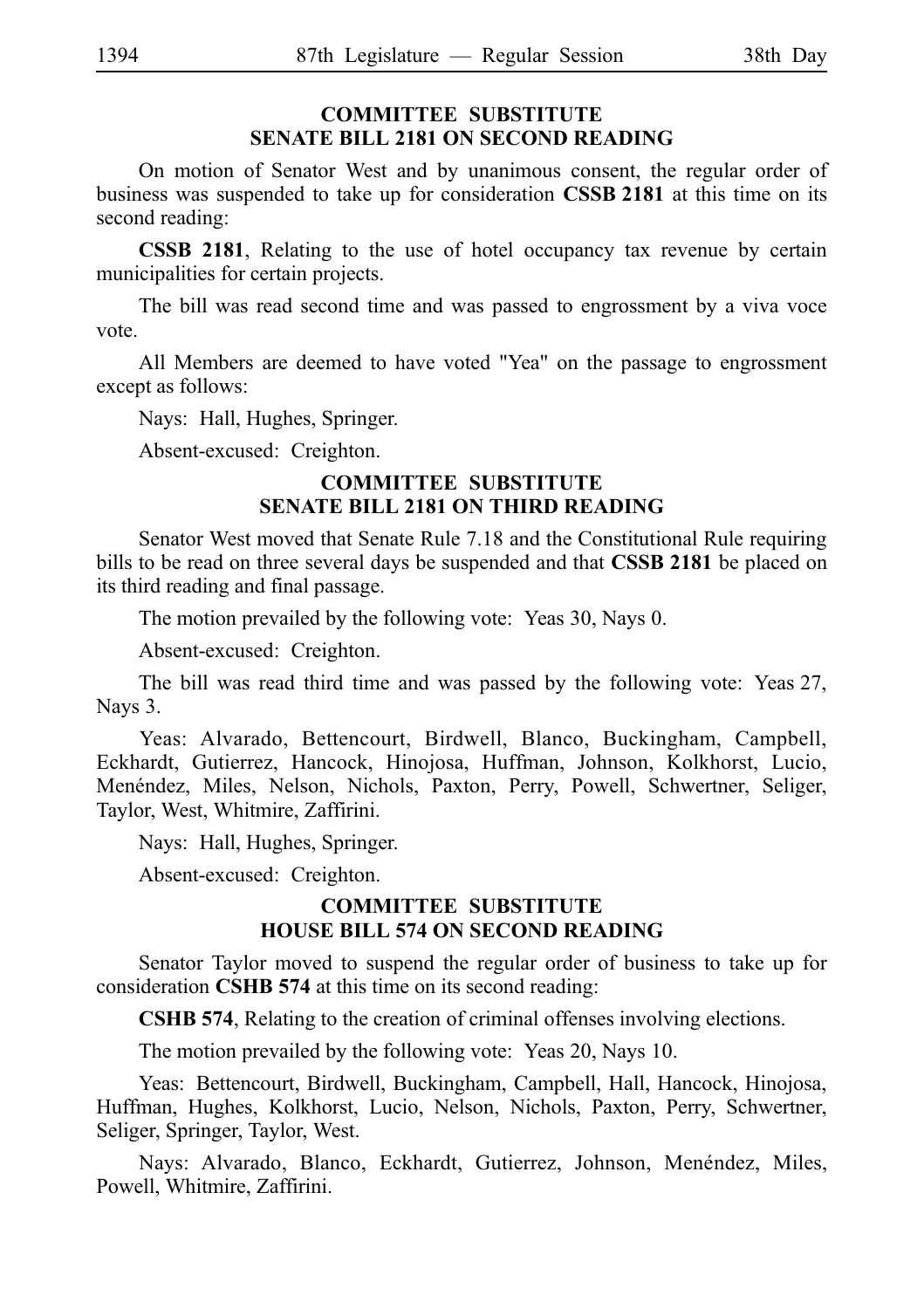Absent-excused: Creighton.

The bill was read second time.

Senator Hinojosa offered the following amendment to the bill:

#### **Floor Amendment No. 1**

Amend **CSHB 574** (senate committee printing) in SECTION 1 of the bill, in added Section 276.014(a)(2), Election Code (page 1, lines 30 and 31) by striking "valid votes or alter a report to exclude valid votes" and substituting "votes the person knows are valid or alter a report to exclude votes the person knows are valid".

The amendment to **CSHB 574** was read and was adopted by a viva voce vote.

All Members are deemed to have voted "Yea" on the adoption of Floor Amendment No. 1 except as follows:

Absent-excused: Creighton.

**CSHB 574** as amended was passed to third reading by the following vote: Yeas 21, Nays 9.

Yeas: Bettencourt, Birdwell, Buckingham, Campbell, Hall, Hancock, Hinojosa, Huffman, Hughes, Kolkhorst, Lucio, Nelson, Nichols, Paxton, Perry, Schwertner, Seliger, Springer, Taylor, West, Zaffirini.

Nays: Alvarado, Blanco, Eckhardt, Gutierrez, Johnson, Menéndez, Miles, Powell, Whitmire.

Absent-excused: Creighton.

#### **COMMITTEE SUBSTITUTE HOUSE BILL 574 ON THIRD READING**

Senator Taylor moved that Senate Rule 7.18 and the Constitutional Rule requiring bills to be read on three several days be suspended and that **CSHB 574** be placed on its third reading and final passage.

The motion prevailed by the following vote: Yeas 24, Nays 6.

Yeas: Bettencourt, Birdwell, Buckingham, Campbell, Hall, Hancock, Hinojosa, Huffman, Hughes, Johnson, Kolkhorst, Lucio, Menéndez, Nelson, Nichols, Paxton, Perry, Powell, Schwertner, Seliger, Springer, Taylor, West, Zaffirini.

Nays: Alvarado, Blanco, Eckhardt, Gutierrez, Miles, Whitmire.

Absent-excused: Creighton.

The bill was read third time and was passed by the following vote: Yeas  $21$ , Nays 9.

Yeas: Bettencourt, Birdwell, Buckingham, Campbell, Hall, Hancock, Hinojosa, Huffman, Hughes, Kolkhorst, Lucio, Nelson, Nichols, Paxton, Perry, Schwertner, Seliger, Springer, Taylor, West, Zaffirini.

Nays: Alvarado, Blanco, Eckhardt, Gutierrez, Johnson, Menéndez, Miles, Powell, Whitmire.

Absent-excused: Creighton.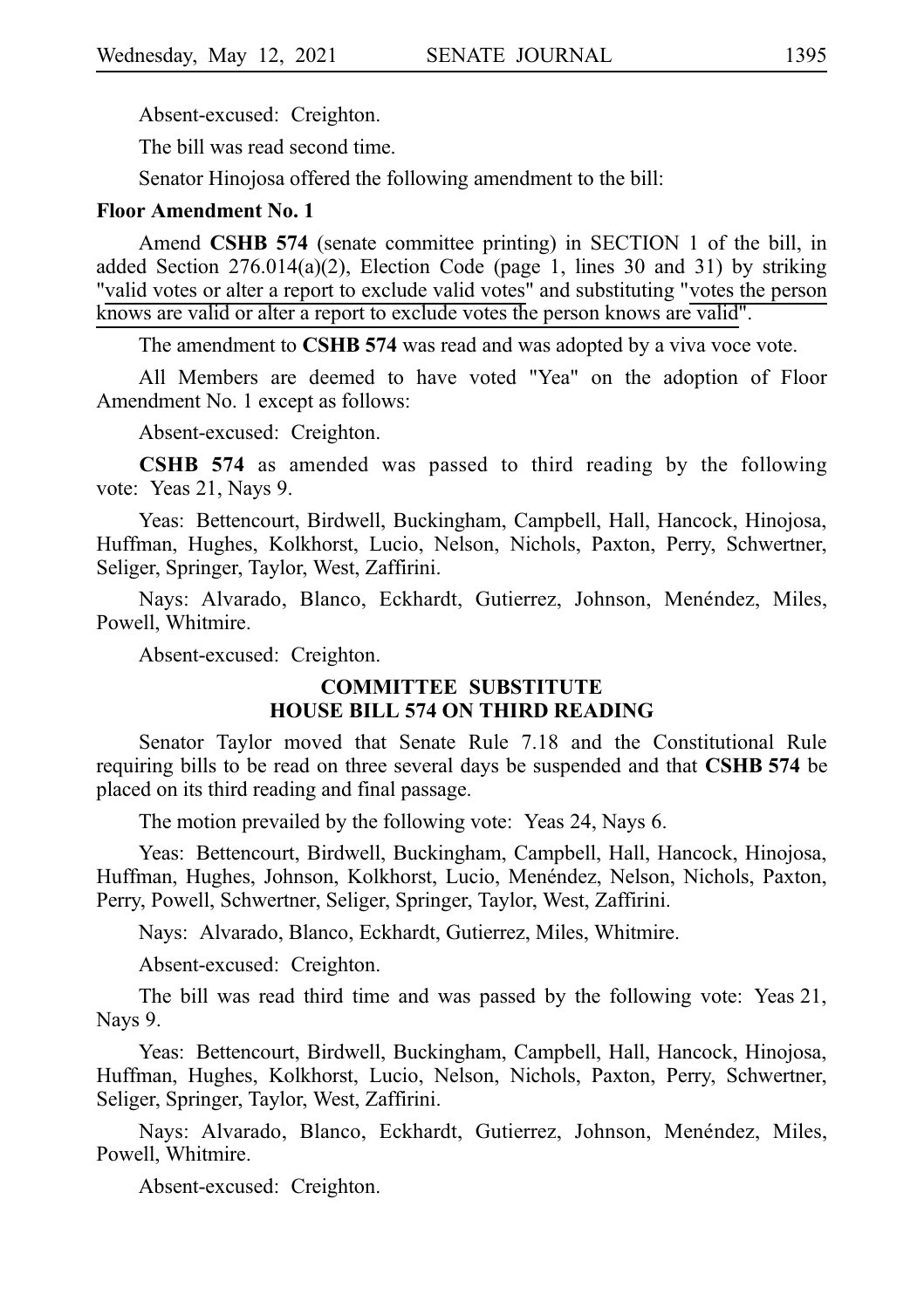#### **SENATE BILL 402 ON SECOND READING**

On motion of Senator Johnson and by unanimous consent, the regular order of business was suspended to take up for consideration **SB 402** at this time on its second reading:

**SB 402**, Relating to the municipal sales and use tax for street maintenance.

The bill was read second time and was passed to engrossment by a viva voce vote.

All Members are deemed to have voted "Yea" on the passage to engrossment except as follows:

Nays: Hancock.

Absent-excused: Creighton.

#### **SENATE BILL 402 ON THIRD READING**

Senator Johnson moved that Senate Rule 7.18 and the Constitutional Rule requiring bills to be read on three several days be suspended and that SB 402 be placed on its third reading and final passage.

The motion prevailed by the following vote: Yeas 30, Nays 0.

Absent-excused: Creighton.

The bill was read third time and was passed by the following vote: Yeas 29, Nays 1.

Nays: Hancock.

Absent-excused: Creighton.

#### **HOUSE BILL 788 ON SECOND READING**

On motion of Senator Zaffirini and by unanimous consent, the regular order of business was suspended to take up for consideration HB 788 at this time on its second reading:

**HB 788**, Relating to the eligibility of emergency service dispatchers to participate in a public safety employees treatment court program.

The bill was read second time and was passed to third reading by a viva voce vote.

All Members are deemed to have voted "Yea" on the passage to third reading except as follows:

Absent-excused: Creighton.

#### **HOUSE BILL 788 ON THIRD READING**

Senator Zaffirini moved that Senate Rule 7.18 and the Constitutional Rule requiring bills to be read on three several days be suspended and that **HB** 788 be placed on its third reading and final passage.

The motion prevailed by the following vote: Yeas 30, Nays 0.

Absent-excused: Creighton.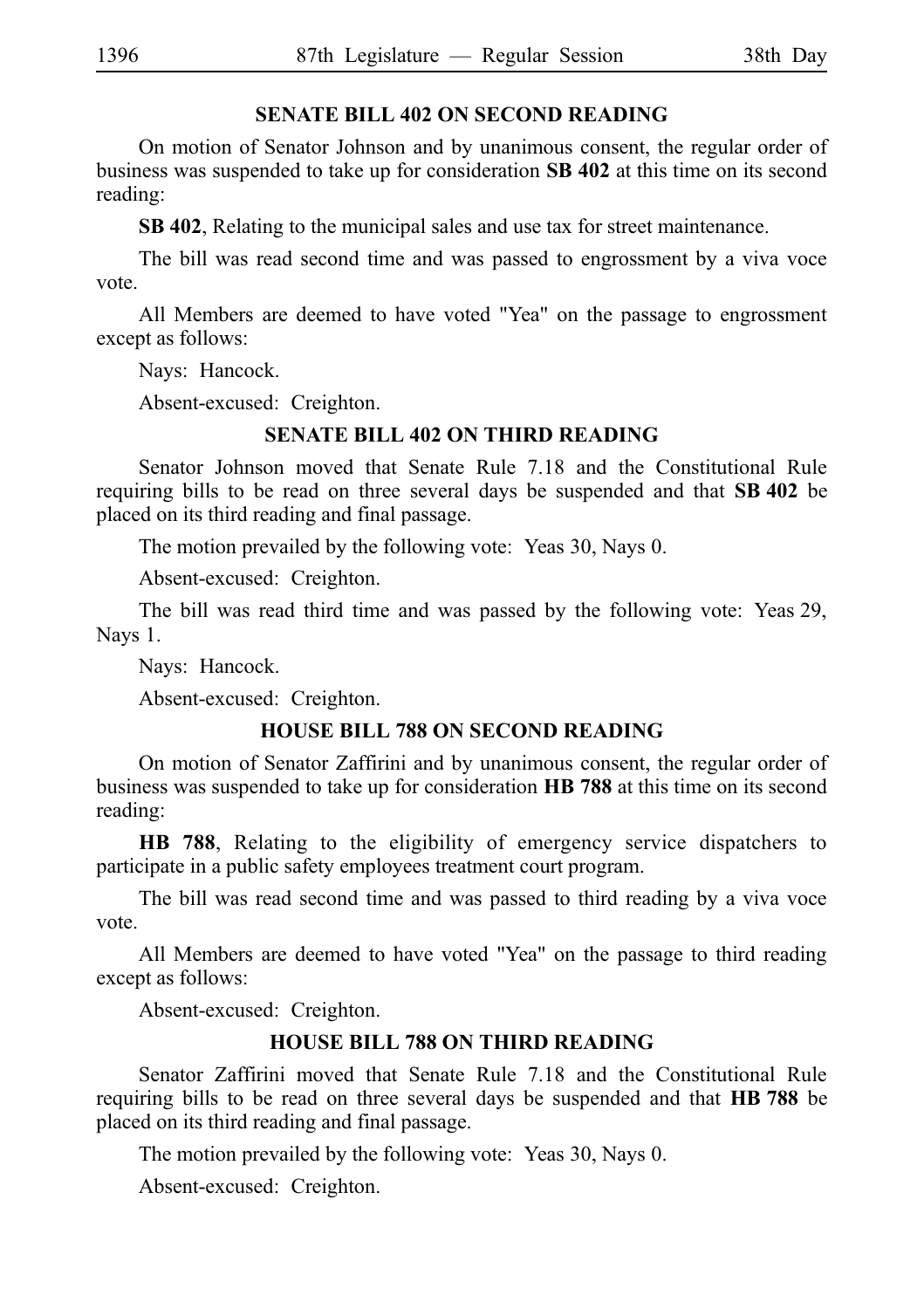The bill was read third time and was passed by the following vote: Yeas 30, Nays 0. (Same as previous roll call)

#### **COMMITTEE SUBSTITUTE SENATE BILL 2081 ON SECOND READING**

Senator Menéndez moved to suspend the regular order of business to take up for consideration **CSSB 2081** at this time on its second reading:

**CSSB 2081**, Relating to class size limits for prekindergarten classes provided by or on behalf of public schools.

The motion prevailed by the following vote: Yeas 24, Nays 6.

Yeas: Alvarado, Bettencourt, Blanco, Campbell, Eckhardt, Gutierrez, Hancock, Hinojosa, Huffman, Johnson, Kolkhorst, Lucio, Menéndez, Miles, Nichols, Paxton, Perry, Powell, Schwertner, Seliger, Taylor, West, Whitmire, Zaffirini.

Nays: Birdwell, Buckingham, Hall, Hughes, Nelson, Springer.

Absent-excused: Creighton.

The bill was read second time.

Senator Bettencourt offered the following amendment to the bill:

#### **Floor Amendment No. 1**

Amend **CSSB 2081** (senate committee printing) as follows:

(1) In SECTION 4 of the bill, amending Section  $12.056(b)(2)(F)$ , Education Code (page 2), strike lines 13 through 15 and substitute the following:

Chapter 29, except class size limits for prekindergarten classes imposed under Section 25.112, which do not apply;

(2) In SECTION 5 of the bill, amending Section 12.104(b)(3)(H), Education Code (page 2), strike lines 52 through 54 and substitute the following:

or E-1, Chapter 29, except class size limits for prekindergarten classes imposed under Section 25.112, which do not apply;

The amendment to **CSSB 2081** was read and was adopted by the following vote: Yeas 16, Nays 14.

Yeas: Bettencourt, Birdwell, Buckingham, Campbell, Hall, Hancock, Huffman, Hughes, Kolkhorst, Nelson, Nichols, Paxton, Perry, Schwertner, Springer, Taylor.

Nays: Alvarado, Blanco, Eckhardt, Gutierrez, Hinojosa, Johnson, Lucio, Menéndez, Miles, Powell, Seliger, West, Whitmire, Zaffirini.

Absent-excused: Creighton.

**CSSB 2081** as amended was passed to engrossment by the following vote: Yeas 24, Nays 6.

Yeas: Alvarado, Bettencourt, Blanco, Campbell, Eckhardt, Gutierrez, Hancock, Hinojosa, Huffman, Johnson, Kolkhorst, Lucio, Menéndez, Miles, Nichols, Paxton, Perry, Powell, Schwertner, Seliger, Taylor, West, Whitmire, Zaffirini.

Nays: Birdwell, Buckingham, Hall, Hughes, Nelson, Springer.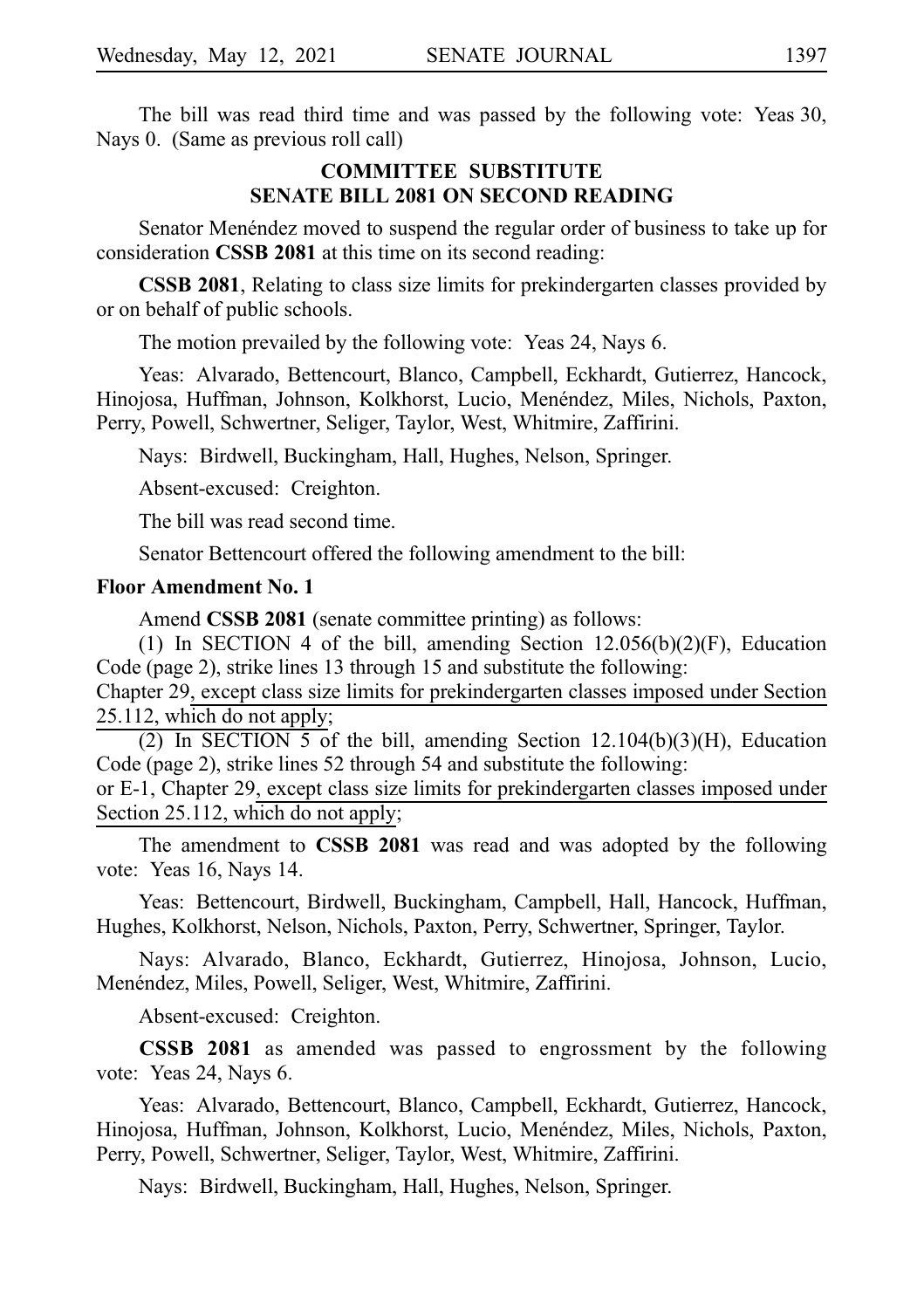Absent-excused: Creighton.

#### **COMMITTEE SUBSTITUTE SENATE BILL 2081 ON THIRD READING**

Senator Menéndez moved that Senate Rule 7.18 and the Constitutional Rule requiring bills to be read on three several days be suspended and that **CSSB 2081** be placed on its third reading and final passage.

The motion prevailed by the following vote: Yeas 24, Nays 6.

Yeas: Alvarado, Bettencourt, Blanco, Campbell, Eckhardt, Gutierrez, Hancock, Hinojosa, Huffman, Johnson, Kolkhorst, Lucio, Menéndez, Miles, Nichols, Paxton, Perry, Powell, Schwertner, Seliger, Taylor, West, Whitmire, Zaffirini.

Nays: Birdwell, Buckingham, Hall, Hughes, Nelson, Springer.

Absent-excused: Creighton.

The bill was read third time and was passed by the following vote: Yeas 24, Nays 6. (Same as previous roll call)

#### **HOUSE BILL 918 ON THIRD READING**

Senator Hughes moved to suspend the regular order of business to take up for consideration **HB 918** at this time on its third reading and final passage:

**HB 918**, Relating to a license to carry a handgun for certain young adults who are protected under certain court orders related to family violence.

The motion prevailed by the following vote: Yeas 18, Nays 12.

Yeas: Bettencourt, Birdwell, Buckingham, Campbell, Hall, Hancock, Hinojosa, Huffman, Hughes, Kolkhorst, Lucio, Nelson, Nichols, Paxton, Perry, Schwertner, Springer, Taylor.

Nays: Alvarado, Blanco, Eckhardt, Gutierrez, Johnson, Menéndez, Miles, Powell, Seliger, West, Whitmire, Zaffirini.

Absent-excused: Creighton.

The bill was read third time and was passed by the following vote: Yeas 18, Nays 12. (Same as previous roll call)

### **COMMITTEE SUBSTITUTE SENATE BILL 1254 ON THIRD READING**

Senator Hall moved to suspend the regular order of business to take up for consideration **CSSB 1254** at this time on its third reading and final passage:

**CSSB 1254**, Relating to an interstate compact on border security and immigration enforcement.

The motion prevailed by the following vote: Yeas 17, Nays 13.

Yeas: Bettencourt, Birdwell, Buckingham, Campbell, Hall, Hancock, Huffman, Hughes, Kolkhorst, Nelson, Nichols, Paxton, Perry, Schwertner, Seliger, Springer, Taylor.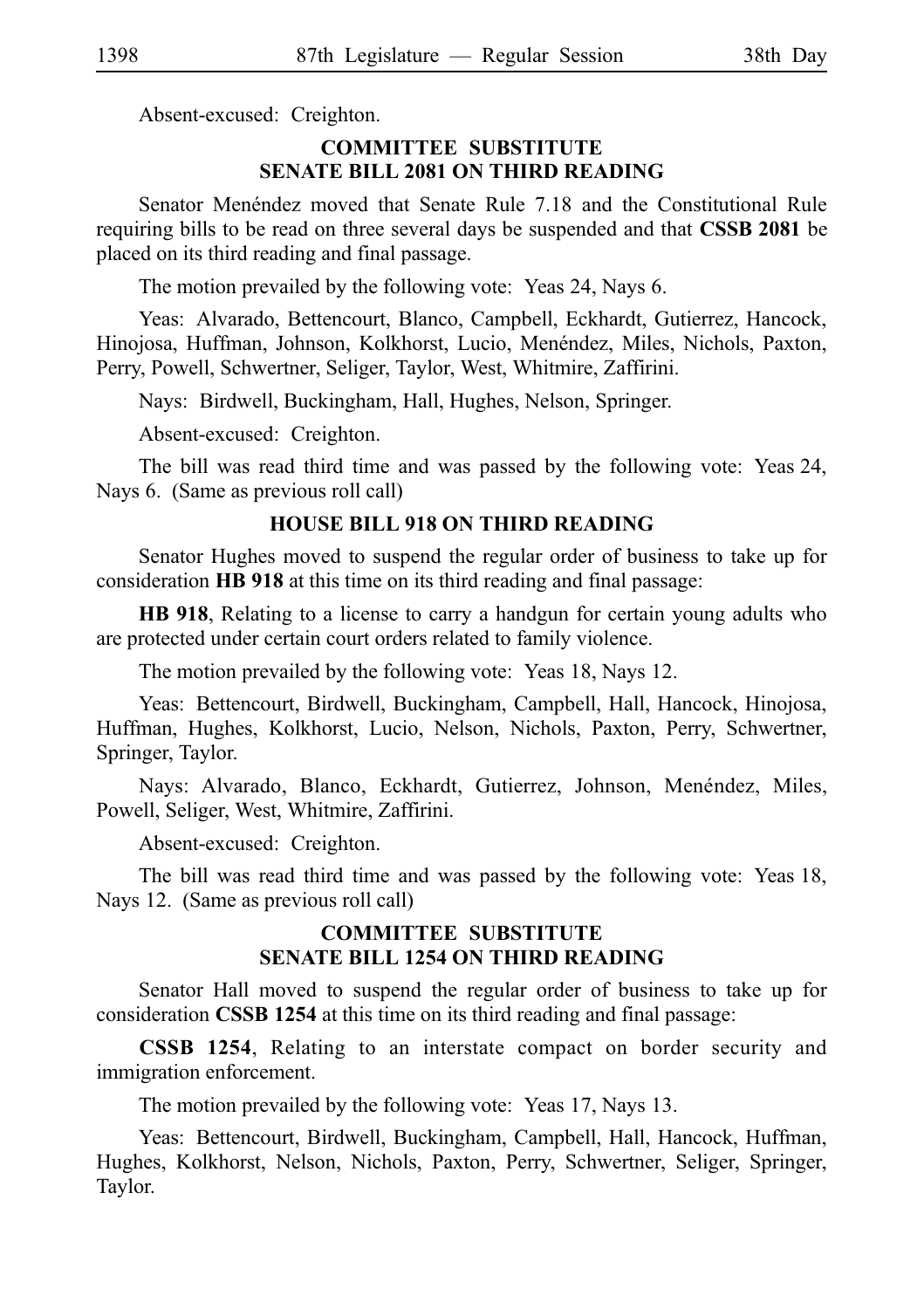Nays: Alvarado, Blanco, Eckhardt, Gutierrez, Hinojosa, Johnson, Lucio, Menéndez, Miles, Powell, West, Whitmire, Zaffirini.

Absent-excused: Creighton.

The bill was read third time and was passed by the following vote: Yeas 17, Nays 13. (Same as previous roll call)

#### **(President Pro Tempore Birdwell in Chair)**

#### **COMMITTEE SUBSTITUTE SENATE BILL 1606 ON SECOND READING**

On motion of Senator Hall and by unanimous consent, the regular order of business was suspended to take up for consideration **CSSB 1606** at this time on its second reading:

**CSSB 1606**, Relating to the resilience of the electric grid and certain municipalities.

The bill was read second time.

Senator Menéndez offered the following amendment to the bill:

#### **Floor Amendment No. 1**

Amend **CSSB 1606** (senate committee printing) as follows:

(1) In SECTION 1 of the bill, in added Section  $44.004$ , Utilities Code (page 3, line 35), strike "teams" and substitute "teams, including groups or teams with external stakeholders,".

 $(2)$  In SECTION 1 of the bill, in added Section 44.006, Utilities Code:

(A) in the section heading (page 4, line 13), between  $"44.006."$  and "PLAN", insert "RECOMMENDED";

(B) in Subsection (a) (page 4, line 15), between "a" and "plan", insert "recommended";

 $(C)$  at the beginning of Subsection (b) (page 4, line 18), between "The" and "plan", insert "recommended";

(D) at the beginning of Subsection (b)(4) (page 4, line 34), between "long-term" and "resilience", insert "grid"; and

 $(E)$  in Subsection (c) (page 4, line 46), between "the" and "plan", insert "recommended".

 $(3)$  In SECTION 2 of the bill, strike added Section 380.004(a), Local Government Code (page 4, line 62, through page 5, line 3), and substitute:

(a) After the Texas Grid Security Commission develops grid resilience recommendations under Section 44.005, Utilities Code, the grid security commission in consultation with diverse stakeholder groups composed of industry experts from various populations and industry types shall develop grid resilience recommendations for municipalities in the following essential services areas:

 $(1)$  emergency services;

 $(2)$  communications systems;

 $(3)$  clean water and sewer services;

 $(4)$  health care systems;

 $(5)$  financial services;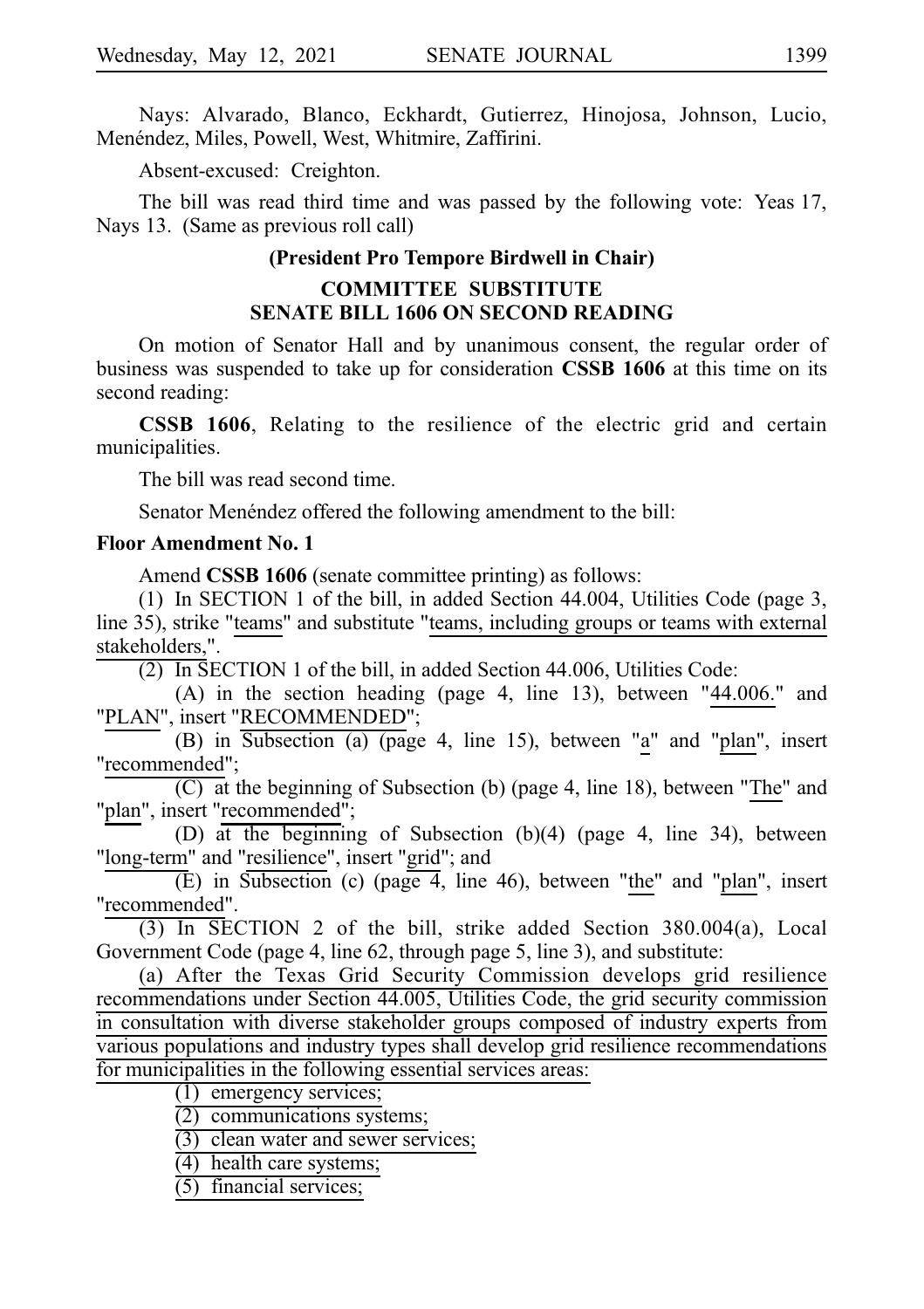$(6)$  energy systems; and

(7) transportation systems.

(4)  $\overline{In SECTION 2}$  of the bill, in added Section 380.004, Local Government Code:

(A) at the beginning of Subsection (b) (page 5, line 4), strike "Standards" and substitute "Recommendations";

(B) in Subsection (c) (page 5, line 10), strike "standards" and substitute "recommendations"; and

 $(C)$  in Subsection (d) (page 5, line 21), strike "standards" and substitute "recommendations".

The amendment to **CSSB 1606** was read and was adopted by a viva voce vote.

All Members are deemed to have voted "Yea" on the adoption of Floor Amendment No. 1 except as follows:

Absent-excused: Creighton.

**CSSB 1606** as amended was passed to engrossment by a viva voce vote.

All Members are deemed to have voted "Yea" on the passage to engrossment except as follows:

Absent-excused: Creighton.

#### **COMMITTEE SUBSTITUTE SENATE BILL 1606 ON THIRD READING**

Senator Hall moved that Senate Rule 7.18 and the Constitutional Rule requiring bills to be read on three several days be suspended and that **CSSB 1606** be placed on its third reading and final passage.

The motion prevailed by the following vote: Yeas 30, Nays 0.

Absent-excused: Creighton.

The bill was read third time and was passed by the following vote: Yeas 30, Nays 0. (Same as previous roll call)

#### **SENATE RULE 7.07(b) SUSPENDED (Permission to Introduce) (Motion In Writing)**

Mr. President:

The following members hereby request to suspend Senate Rule 7.07(b) to permit the introduction of bills and resolutions as follows:

#### **SCR 48 West**

Designating the second Monday in October as Indigenous Peoples' Day for a 10-year period beginning in 2021.

#### **SCR 49** Springer

Designating Celina as the official Halloween Capital of North Texas for a 10-year period beginning in 2021.

#### **SCR 50** Campbell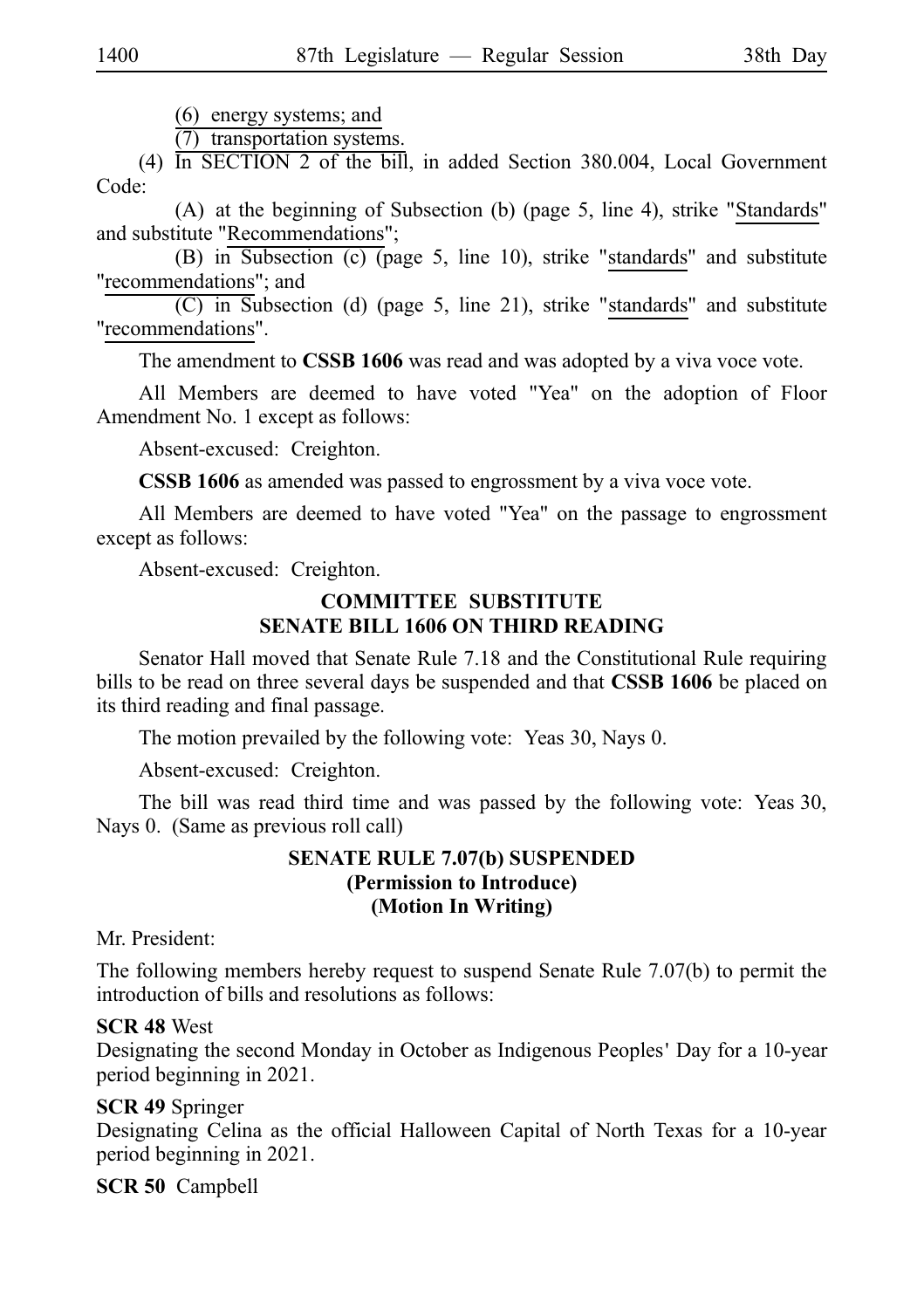Directing the governor of the State of Texas to award the Texas Legislative Medal of Honor to U.S. Army Private Marcelino Serna and to U.S. Coast Guard Seaman Apprentice William Ray Flores.

The Motion In Writing was read and prevailed without objection.

# **SENATE RESOLUTIONS ON FIRST READING**

The following resolutions were introduced, read first time, and referred to the committees indicated:

#### **SCR 48** by West

Designating the second Monday in October as Indigenous Peoples' Day for a 10-year period beginning in 2021.

To Committee on Administration.

#### **SCR 49** by Springer

Designating Celina as the official Halloween Capital of North Texas for a 10-year period beginning in 2021.

To Committee on Administration.

#### **SCR 50** by Campbell

Directing the governor of the State of Texas to award the Texas Legislative Medal of Honor to U.S. Army Private Marcelino Serna and to U.S. Coast Guard Seaman Apprentice William Ray Flores.

To Committee on Veteran Affairs and Border Security.

# **HOUSE BILLS AND RESOLUTIONS ON FIRST READING**

The following bills and resolutions received from the House were read first time and referred to the committees indicated:

**HB 21** to Committee on Natural Resources and Economic Development.

**HB 394** to Committee on State Affairs.

**HB 440** to Committee on Business and Commerce.

**HB 622** to Committee on Education.

**HB 750** to Committee on Education.

**HB 872** to Committee on Business and Commerce.

**HB 911** to Committee on Veteran Affairs and Border Security.

**HB 1075** to Committee on Transportation.

**HB 1231** to Committee on Business and Commerce.

**HB 1492** to Committee on Ports.

**HB 1726** to Committee on Education.

**HB 1818** to Committee on Business and Commerce.

**HB 1935** to Committee on Health and Human Services.

**HB 1966** to Committee on Administration.

**HB 1967** to Committee on Health and Human Services.

**HB 2145** to Committee on Criminal Justice.

**HB 2148** to Committee on Water, Agriculture and Rural Affairs.

**HB 2172** to Committee on Natural Resources and Economic Development.

**HB 2209** to Committee on Natural Resources and Economic Development.

**HB 2274** to Committee on Business and Commerce.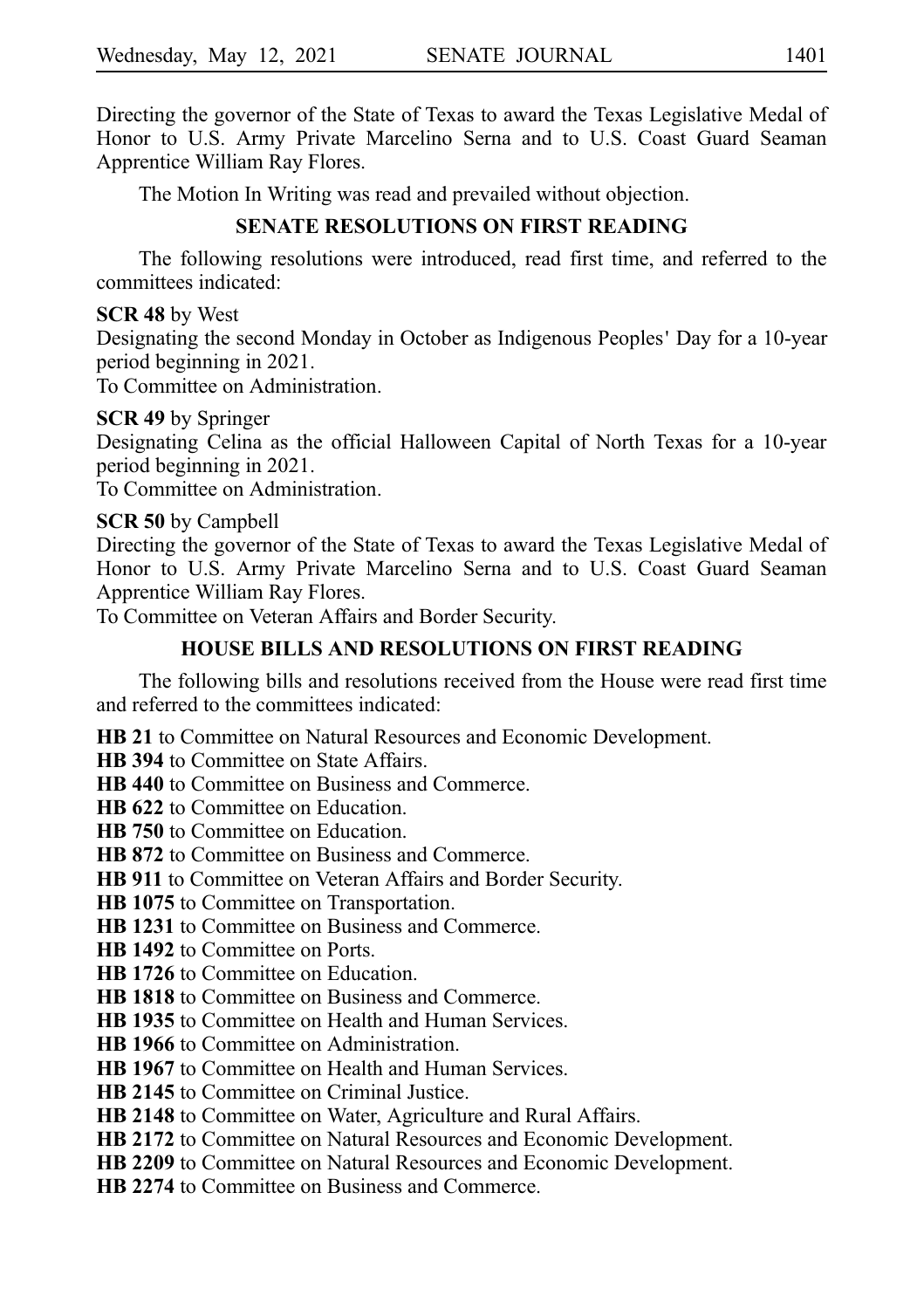- **HB 2306** to Committee on Transportation.
- **HB 2345** to Committee on Natural Resources and Economic Development.
- **HB 2433** to Committee on Natural Resources and Economic Development.
- **HB 2545** to Committee on Business and Commerce.
- **HB 2556** to Committee on Veteran Affairs and Border Security.
- **HB 2595** to Committee on Business and Commerce.
- **HB 2628** to Committee on Transportation.
- **HB 2645** to Committee on Higher Education.
- **HB 2667** to Committee on Water, Agriculture and Rural Affairs.
- **HB 2748** to Committee on Transportation.
- **HB 2850** to Committee on Water, Agriculture and Rural Affairs.
- **HB 2936** to Committee on Finance.
- **HB 3006** to Committee on Water, Agriculture and Rural Affairs.
- **HB 3033** to Committee on Education.
- **HB 3037** to Committee on Health and Human Services.
- **HB 3114** to Committee on Criminal Justice.
- **HB 3153** to Committee on Transportation.
- **HB 3256** to Committee on Local Government.
- **HB 3301** to Committee on Transportation.
- **HB 3319** to Committee on Transportation.
- **HB 3322** to Committee on Local Government.
- **HB 3348** to Committee on Higher Education.
- **HB 3366** to Committee on Health and Human Services.
- **HB 3387** to Committee on Water, Agriculture and Rural Affairs.
- **HB 3408** to Committee on Business and Commerce.
- **HB 3449** to Committee on Education.
- **HB 3469** to Committee on Health and Human Services.
- **HB 3504** to Committee on Business and Commerce.
- **HB 3512** to Committee on Transportation.
- **HB 3521** to Committee on Jurisprudence.
- **HB 3551** to Committee on Transportation.
- **HB 3570** to Committee on Criminal Justice.
- **HB 3578** to Committee on Finance.
- **HB 3682** to Committee on Natural Resources and Economic Development.
- **HB 3742** to Committee on Business and Commerce.
- **HB 3773** to Committee on Administration.
- **HB 3819** to Committee on Education.
- **HB 3821** to Committee on Health and Human Services.
- **HB 3833** to Committee on Local Government.
- **HB 3859** to Committee on Transportation.
- **HB 3897** to Committee on Business and Commerce.
- **HB 3922** to Committee on Health and Human Services.
- **HB 3927** to Committee on Transportation.
- **HB 3932** to Committee on Education.
- **HB 3963** to Committee on Water, Agriculture and Rural Affairs.
- **HB 4004** to Committee on Local Government.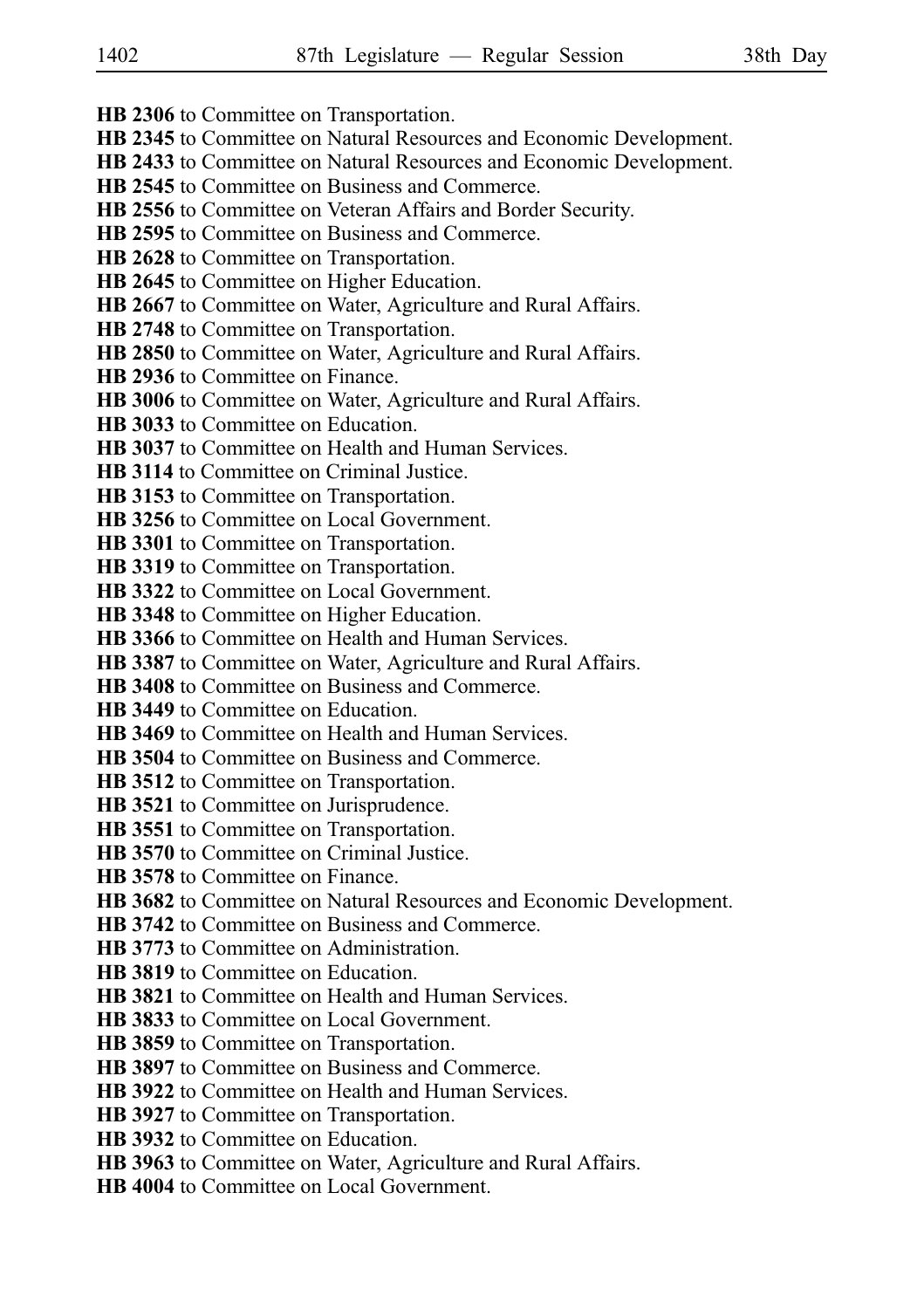**HB 4016** to Committee on Business and Commerce.

**HB 4025** to Committee on Local Government.

**HB 4048** to Committee on Health and Human Services.

**HB 4074** to Committee on Health and Human Services.

**HB 4094** to Committee on Health and Human Services.

**HB 4131** to Committee on Finance.

**HB 4153** to Committee on Business and Commerce.

**HB 4269** to Committee on Local Government.

**HB 4272** to Committee on Health and Human Services.

**HB 4295** to Committee on Health and Human Services.

**HB 4305** to Committee on Natural Resources and Economic Development.

**HB 4356** to Committee on Local Government.

**HB 4374** to Committee on Local Government.

**HB 4429** to Committee on Local Government.

**HB 4564** to Committee on Local Government.

**HB 4568** to Committee on Criminal Justice.

**HB 4621** to Committee on Water, Agriculture and Rural Affairs.

**HCR 32** to Committee on Administration.

**HCR 46** to Committee on Administration.

**HCR 61** to Committee on Administration.

**HCR 62** to Committee on Administration.

**HCR 71** to Committee on Veteran Affairs and Border Security.

**HCR 83** to Committee on Administration.

#### **(President in Chair)**

### **SENATE BILL 13 WITH HOUSE AMENDMENT**

Senator Birdwell called **SB 13** from the President's table for consideration of the House amendment to the bill.

The President laid the bill and the House amendment before the Senate.

#### **Floor Amendment No. 1**

Amend **SB 13** (house committee printing) as follows:

(1) On page 1, line 11, between "means" and "refusing", insert ", without an ordinary business purpose,".

 $(2)$  On page 1, line 13, strike ", solely or primarily,".

(3) On page 11, line 25, strike "Section  $2274.003$ " and substitute "Subsection (c)".

(4) On page 12, strike lines  $5-24$  and substitute the following:

(c) Subsection (b) does not apply to:

 $(1)$  a governmental entity that determines the requirements of Subsection  $(b)$ are inconsistent with the governmental entity's constitutional, statutory, or fiduciary duties related to the issuance, incurrence, or management of debt obligations or the deposit, custody, management, borrowing, or investment of funds; or

 $(2)$  a contract for which a governmental entity determines the requirements of Subsection (b) would effectively prevent the governmental entity from accessing the services provided under the contract.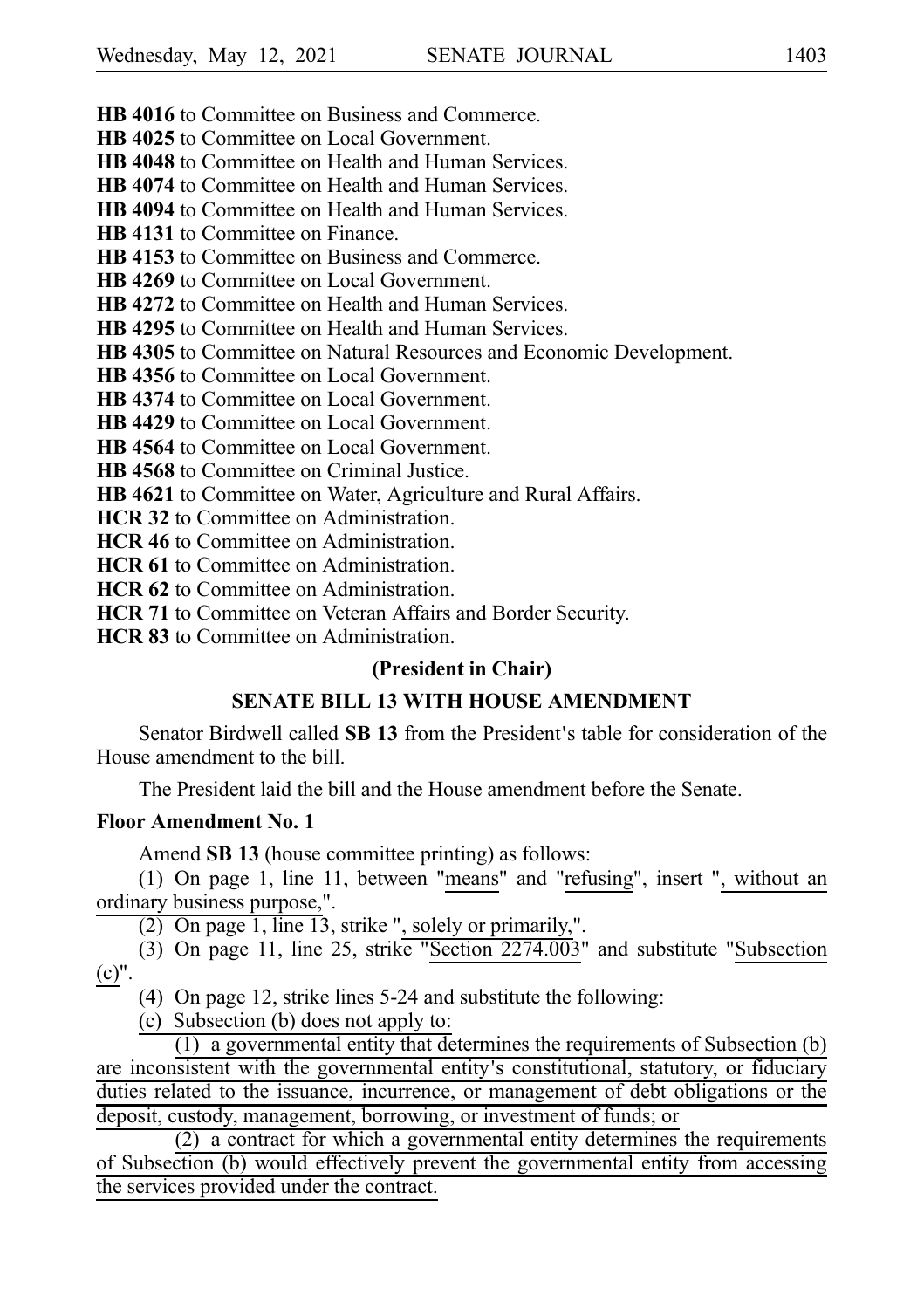The amendment was read.

Senator Birdwell moved that the Senate do not concur in the House amendment, but that a conference committee be appointed to adjust the differences between the two Houses on the bill.

The motion prevailed without objection.

The President asked if there were any motions to instruct the conference committee on **SBi13** before appointment.

There were no motions offered.

The President announced the appointment of the following conferees on the part of the Senate: Senators Birdwell, Chair; Hughes, Lucio, Kolkhorst, and Seliger.

### **SENATE RULES SUSPENDED (Posting Rules)**

On motion of Senator Perry and by unanimous consent, Senate Rule 11.10(a) and Senate Rule 11.18(a) were suspended in order that the Committee on Water, Agriculture, and Rural Affairs might meet and consider HB 3689 tomorrow.

### **CO-AUTHORS OF SENATE BILL 487**

On motion of Senator Hughes, Senators Bettencourt and Lucio will be shown as Co-authors of **SBi487**.

# **CO-AUTHOR OF SENATE BILL 1572**

On motion of Senator Paxton, Senator Creighton will be shown as Co-author of **SBi1572**.

### **CO-AUTHOR OF SENATE BILL 2081**

On motion of Senator Menéndez, Senator Blanco will be shown as Co-author of **SBi2081**.

### **CO-AUTHORS OF SENATE BILL 2247**

On motion of Senator Huffman, Senators Schwertner and Springer will be shown as Co-authors of **SBi2247**.

### **CO-AUTHOR OF SENATE BILL 2255**

On motion of Senator Alvarado, Senator Nelson will be shown as Co-author of **SBi2255**.

### **CO-AUTHOR OF SENATE RESOLUTION 394**

On motion of Senator Campbell, Senator Lucio will be shown as Co-author of **SRi394**.

# **CO-SPONSORS OF HOUSE BILL 103**

On motion of Senator Zaffirini, Senators Blanco, Hinojosa, and Lucio will be shown as Co-sponsors of **HB** 103.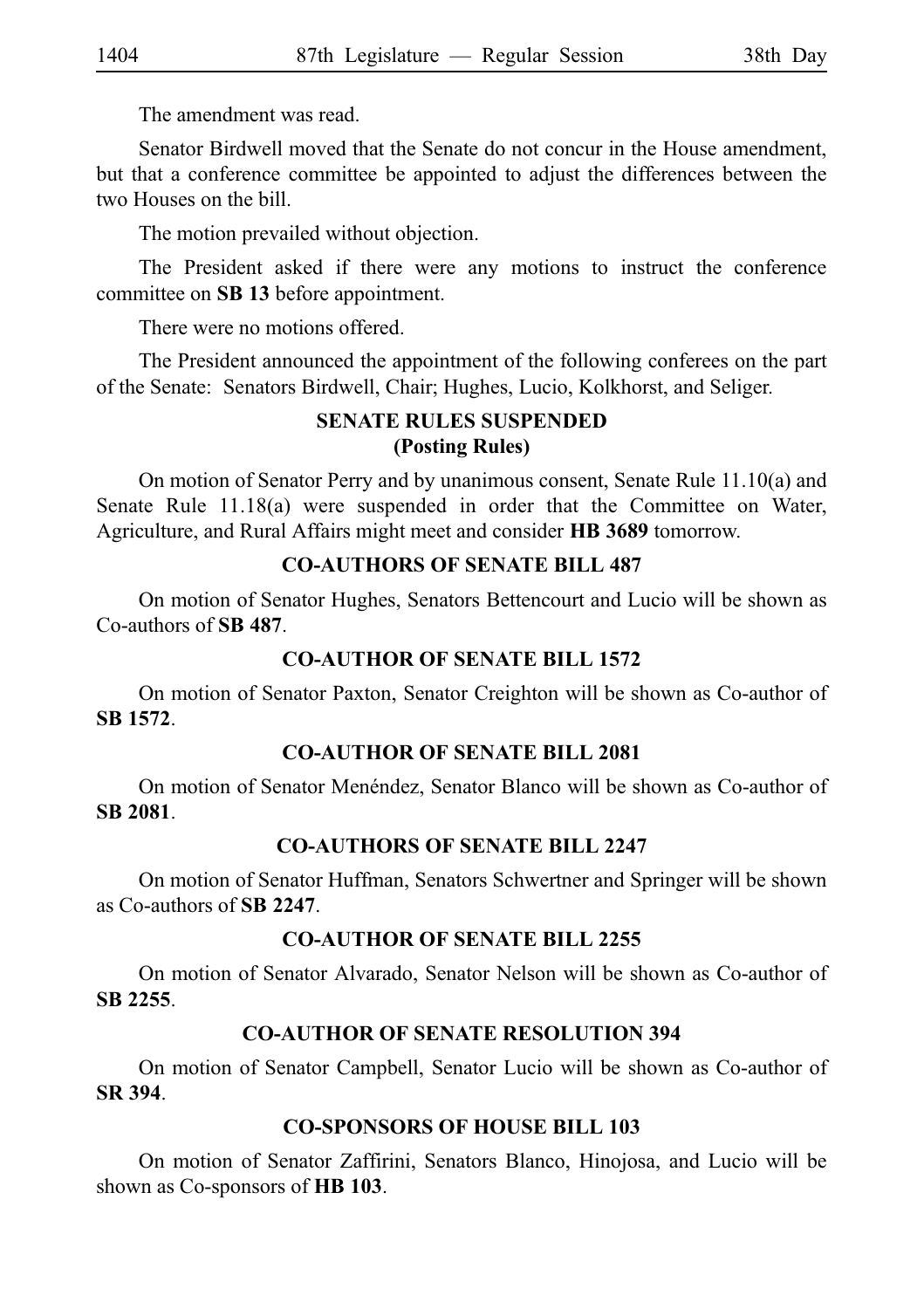#### **CO-SPONSORS OF HOUSE BILL 574**

On motion of Senator Taylor, Senators Bettencourt and Campbell will be shown as Co-sponsors of **HB** 574.

#### **CO-SPONSOR OF HOUSE BILL 686**

On motion of Senator Lucio, Senator Hall will be shown as Co-sponsor of **HB** 686.

#### **CO-SPONSOR OF HOUSE BILL 1147**

On motion of Senator Taylor, Senator Buckingham will be shown as Co-sponsor of **HBi1147**.

#### **CO-SPONSOR OF HOUSE BILL 1322**

On motion of Senator Zaffirini, Senator Seliger will be shown as Co-sponsor of **HBi1322**.

### **CO-SPONSOR OF HOUSE BILL 1545**

On motion of Senator Hall, Senator Bettencourt will be shown as Co-sponsor of **HBi1545**.

#### **CO-SPONSOR OF HOUSE BILL 1588**

On motion of Senator Paxton, Senator Menéndez will be shown as Co-sponsor of **HBi1588**.

#### **CO-SPONSORS OF HOUSE BILL 1763**

On motion of Senator Hughes, Senators Bettencourt, Birdwell, Blanco, Campbell, Eckhardt, Hall, Hinojosa, Huffman, Menéndez, Nelson, Paxton, Powell, Perry, Schwertner, Springer, West, and Zaffirini will be shown as Co-sponsors of **HBi1763**.

#### **CO-SPONSOR OF HOUSE BILL 2152**

On motion of Senator Nichols, Senator Bettencourt will be shown as Co-sponsor of **HBi2152**.

#### **CO-SPONSOR OF HOUSE BILL 3401**

On motion of Senator Blanco, Senator Hughes will be shown as Co-sponsor of **HBi3401**.

### **RESOLUTIONS OF RECOGNITION**

The following resolutions were adopted by the Senate:

#### **Memorial Resolution**

**SR 401** by Eckhardt, In memory of Andrew Sharp Peacock.

#### **Congratulatory Resolution**

**SR 399** by Hinojosa, Recognizing the Healthy South Texas program for its contributions to the state during the COVID-19 pandemic.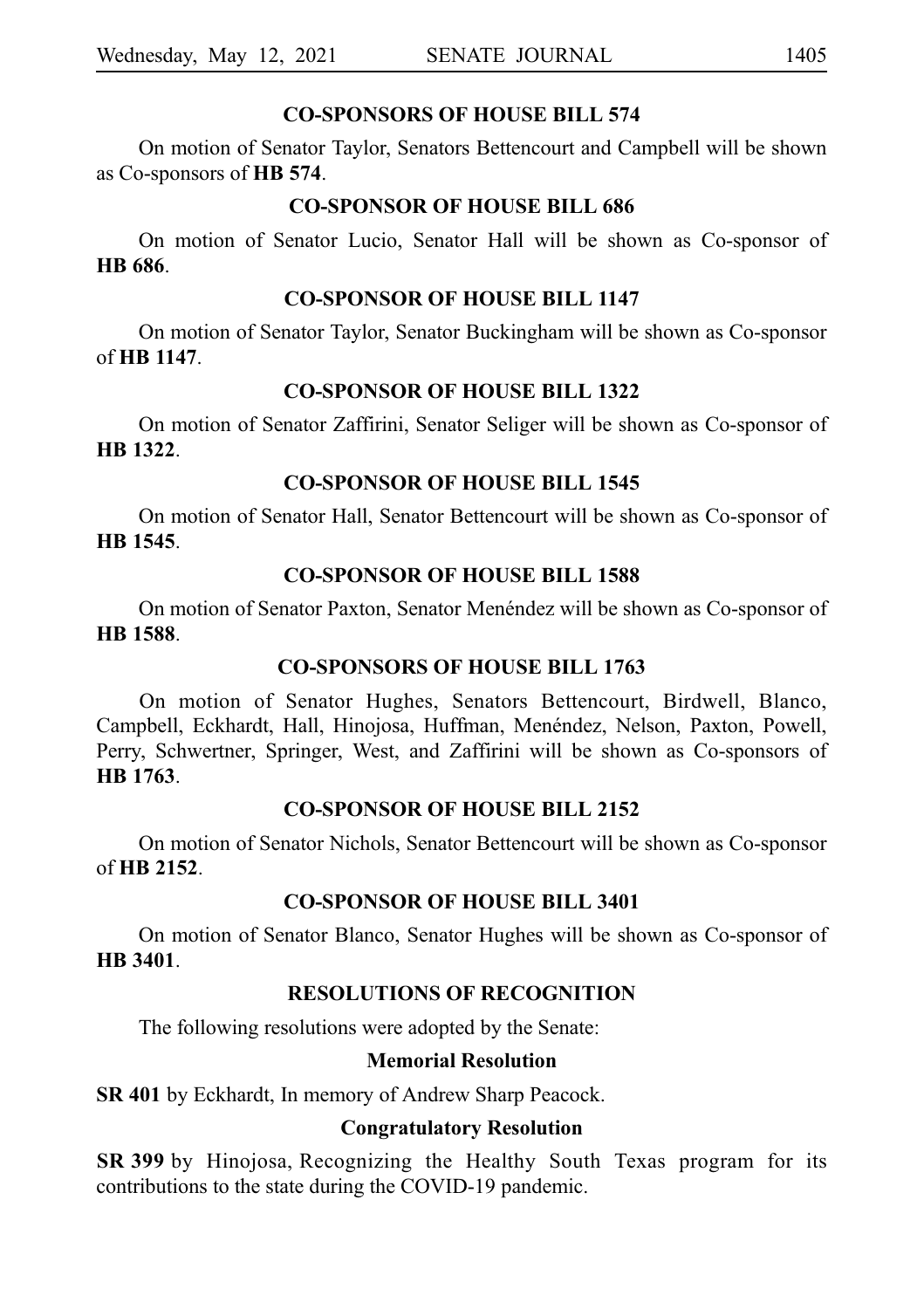#### **ADJOURNMENT**

On motion of Senator Whitmire, the Senate at 2:53 p.m. adjourned, in memory of Thomas Joseph Daniels, until 11:00 a.m. tomorrow.

#### **APPENDIX**

#### **COMMITTEE REPORTS**

The following committee reports were received by the Secretary of the Senate in the order listed:

May 12, 2021

STATE AFFAIRS — **CSHB**i**29**

NATURAL RESOURCES AND ECONOMIC DEVELOPMENT — **CSHB**i**2404**

FINANCE — **CSHB**i**2080**

BUSINESS AND COMMERCE — **CSSB**i**1003**, **HB**i**1957**

TRANSPORTATION — **HB**i**3399**, **CSSB**i**2246**

BUSINESS AND COMMERCE — **CSHB**i**1576**

#### **BILLS AND RESOLUTIONS ENROLLED**

May 11, 2021

**SB**i**346**, **SB**i**538**, **SB**i**1338**, **SR**i**353**, **SR**i**395**, **SR**i**397**, **SR**i**398**

#### **BILLS ENGROSSED**

May 12, 2021

**SB**i**402**, **SB**i**1254**, **SB**i**1606**, **SB**i**1648**, **SB**i**2051**, **SB**i**2081**, **SB**i**2181**

#### **SENT TO GOVERNOR**

May 12, 2021

**SB**i**43**, **SB**i**44**, **SB**i**195**, **SB**i**315**, **SB**i**346**, **SB**i**390**, **SB**i**511**, **SB**i**538**, **SB**i**609**, **SB**i**633**, **SB**i**726**, **SB**i**730**, **SB**i**770**, **SB**i**780**, **SB**i**785**, **SB**i**788**, **SB**i**792**, **SB**i**813**, **SB**i**879**, **SB**i**885**, **SB**i**930**, **SB**i**1118**, **SB**i**1124**, **SB**i**1156**, **SB**i**1181**, **SB**i**1210**, **SB**i**1216**, **SB**i**1259**, **SB**i**1265**, **SB**i**1338**, **SB**i**1339**, **SB**i**1343**, **SB**i**1355**, **SB**i**1373**, **SB**i**1643**, **SB**i**1890**, **SB**i**1986**, **SB**i**1987**, **SB**i**2145**, **SB**i**2146**, **SB**i**2147**, **SB**i**2163**, **SB**i**2171**, **SB**i**2172**, **SB**i**2174**, **SB**i**2175**, **SB**i**2180**, **SB**i**2182**, **SB**i**2197**, **SB**i**2205**, **SB**i**2208**, **SB**i**2217**, **SCR**i**9**, **SCR**i**20**, **SCR**i**33**, **SCR**i**46**, **SCR**i**47**